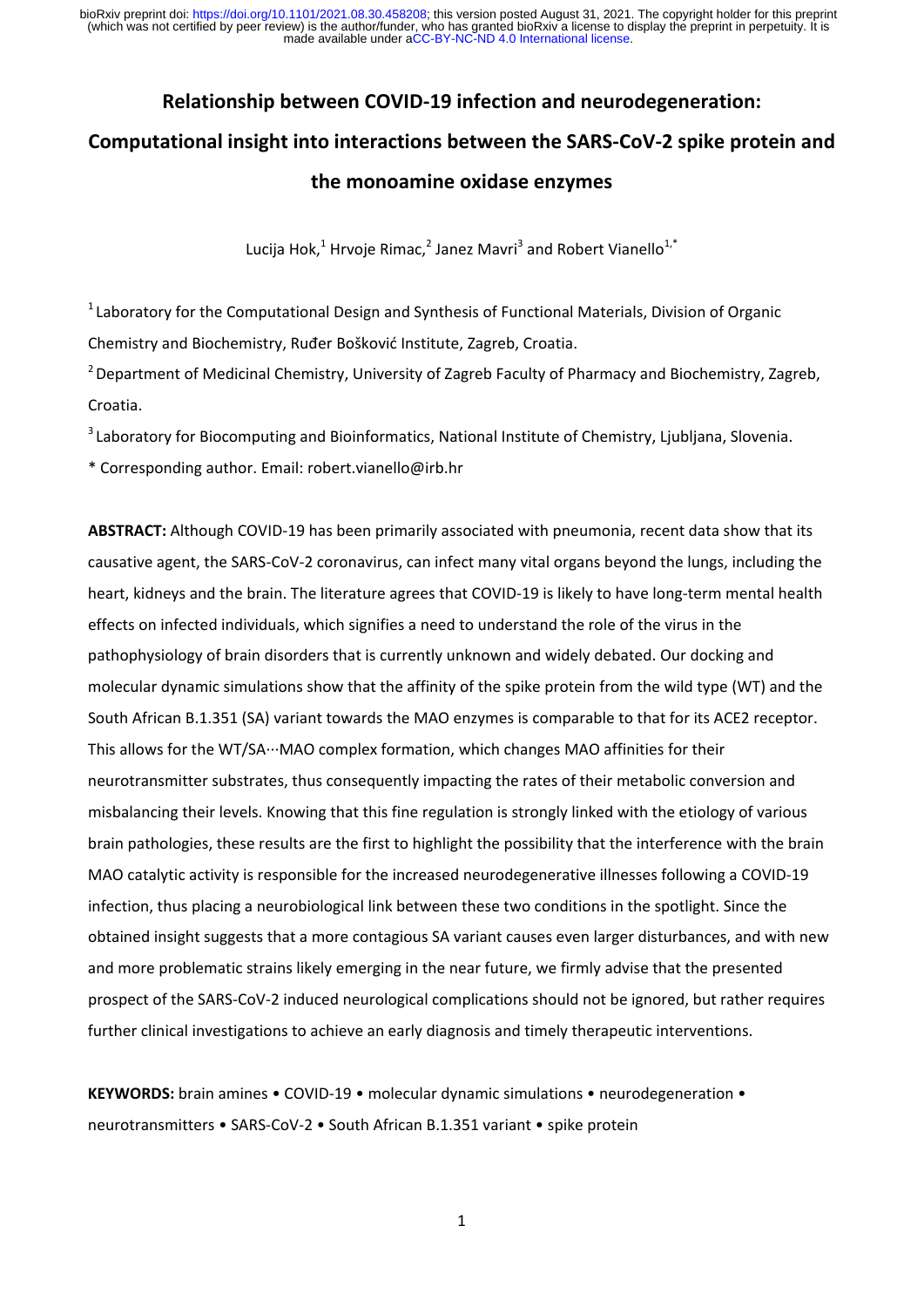### **TABLE OF CONTENTS ENTRY**

#### **SPIKE PROTEIN INDUCED CHANGES IN MAO ACTIVITY**



Docking and molecular dynamic simulations highlight the possibility that the interference with the brain monoamine oxidase (MAO) catalytic activity is responsible for the increased neurodegenerative illnesses following a COVID‐19 infection.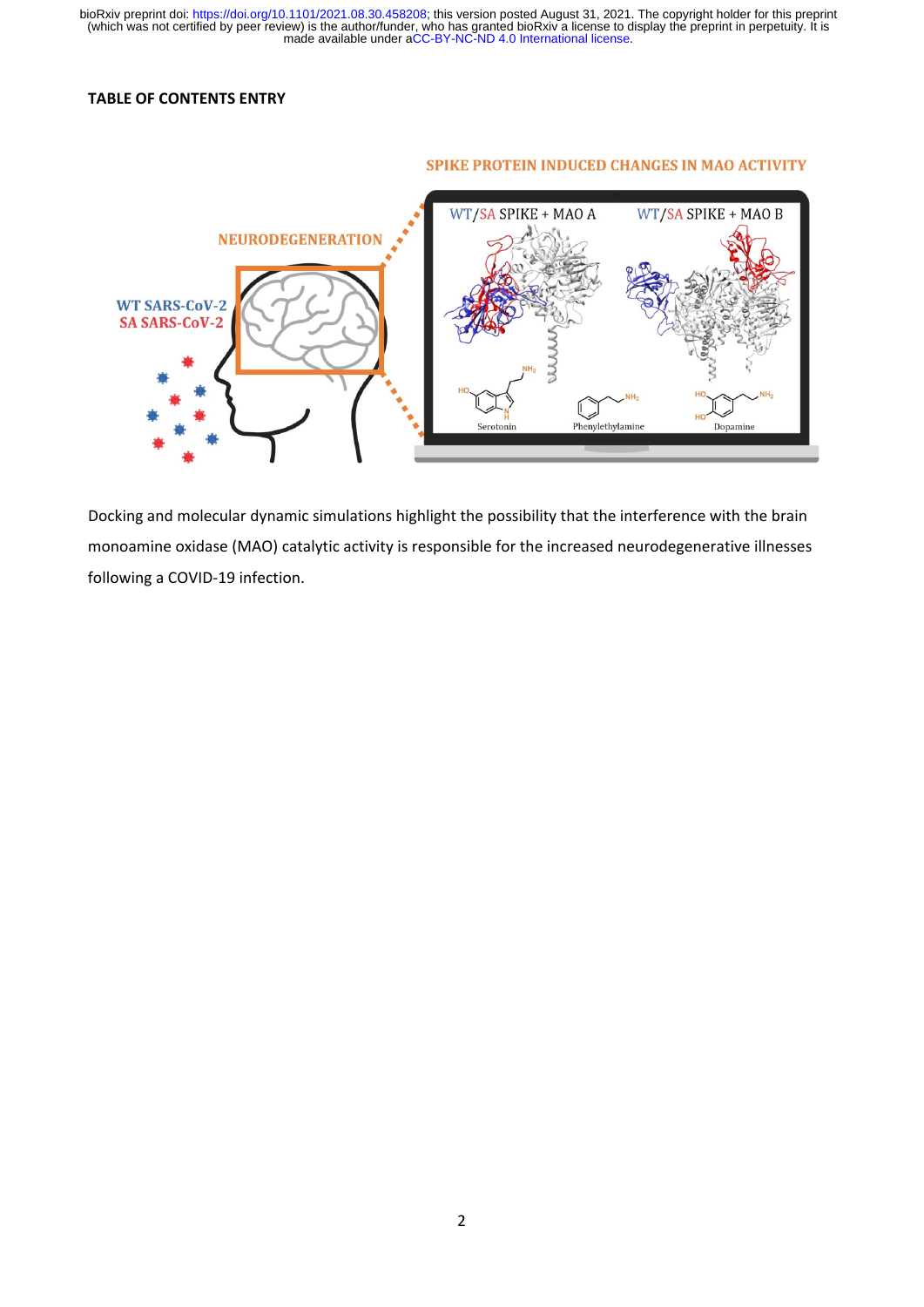### **INTRODUCTION**

In December 2019, a novel SARS‐CoV‐2 coronavirus emerged from China and spread worldwide as a pandemic, causing a public health emergency and killing over 2 million people in the first year,[1] while totalling over 4.5 million fatal outcomes by now (August 2021).[2] This infection is responsible for heterogeneous clinical disturbances, leading to severe pneumonia and the acute respiratory distress syndrome, termed COVID‐19, which manifests not only as a respiratory illness but also impacts the cardiovascular, renal, and the nervous system functions.[3] Until now, this outbreak has been accompanied by a high burden on a lot of social, economic and political distress throughout the world[4] due to governmental measures of containment such as quarantine, social distancing, and lockdown. Importantly, the long‐term consequences of the virus, including its effects on mental and physical health, however, might even pose a much more serious threat in the years to come.

Despite the fact that coronaviruses have not yet been linked with particular long-term neurological sequels, the occurrence of these manifestations in COVID-19 patients is becoming increasingly reported.[5– 7] Although this suggests a possibly acute or a subacute neuropathogenicity of the virus, the risk of neurological complications in patients affected by the SARS‐CoV‐2 is still not entirely clarified,[6,8,9] and should not be ignored.

The SARS‐CoV‐2 is a novel virus and its pathophysiological mechanisms in various physiological systems are yet to be fully understood. However, a lot can be learnt from the other coronavirus subtypes known to infect humans.[8] A great structural similarity between the SARS-CoV-2 and beta coronaviruses suggests a hypothesis that the SARS‐CoV‐2 also possesses similar neurotrophic and neuroinvasive properties. Additionally, the SARS‐CoV and the SARS‐CoV‐2 share around 80% genome similarity[10] and use the same ACE2 host receptor to infiltrate human cells.[11] Apart from this role of the ACE2 receptor, gene expression studies have revealed that the *ACE2* gene shows the most significant co-expression and coregulation with the aromatic *L*‐amino acid decarboxylase, which is responsible for the biosynthesis of biogenic amines and the conversion of *L*‐DOPA into dopamine. This indicates that ACE2 downregulation, induced by the SARS‐CoV‐2 infection, might be associated with concomitant alterations in the brain amine levels, which is strongly implicated in the etiology of Alzheimer and Parkinson diseases.[12] In addition, the CT/MRI scan of COVID‐19 patients showed an acute necrotizing encephalopathy, a rare encephalopathy typically associated with a viral infection of the brain tissue,[13] indicating a direct CNS infection by the SARS‐CoV‐2. In fact, at least four known coronaviruses (HCoV‐229E, HCoV‐OC43, SARS‐CoV, and MERS‐CoV) are able to penetrate the central nervous system,[14] and the literature agrees that the CNS infection by the SARS-CoV-2 virus may promote a development of neurodegenerative disease,[15–17] especially in people already at risk.[18] Still, a significant difference between the SARS‐CoV‐2 and other coronaviruses is the longer length of the spike protein sequence.[19] This disparity has been suggested to confer a higher transmissibility potential to the SARS‐CoV‐2, making it possible for the virus to infect humans of different races and geographical origins.[19–21] It is proposed that the virus enters the CNS through different routes,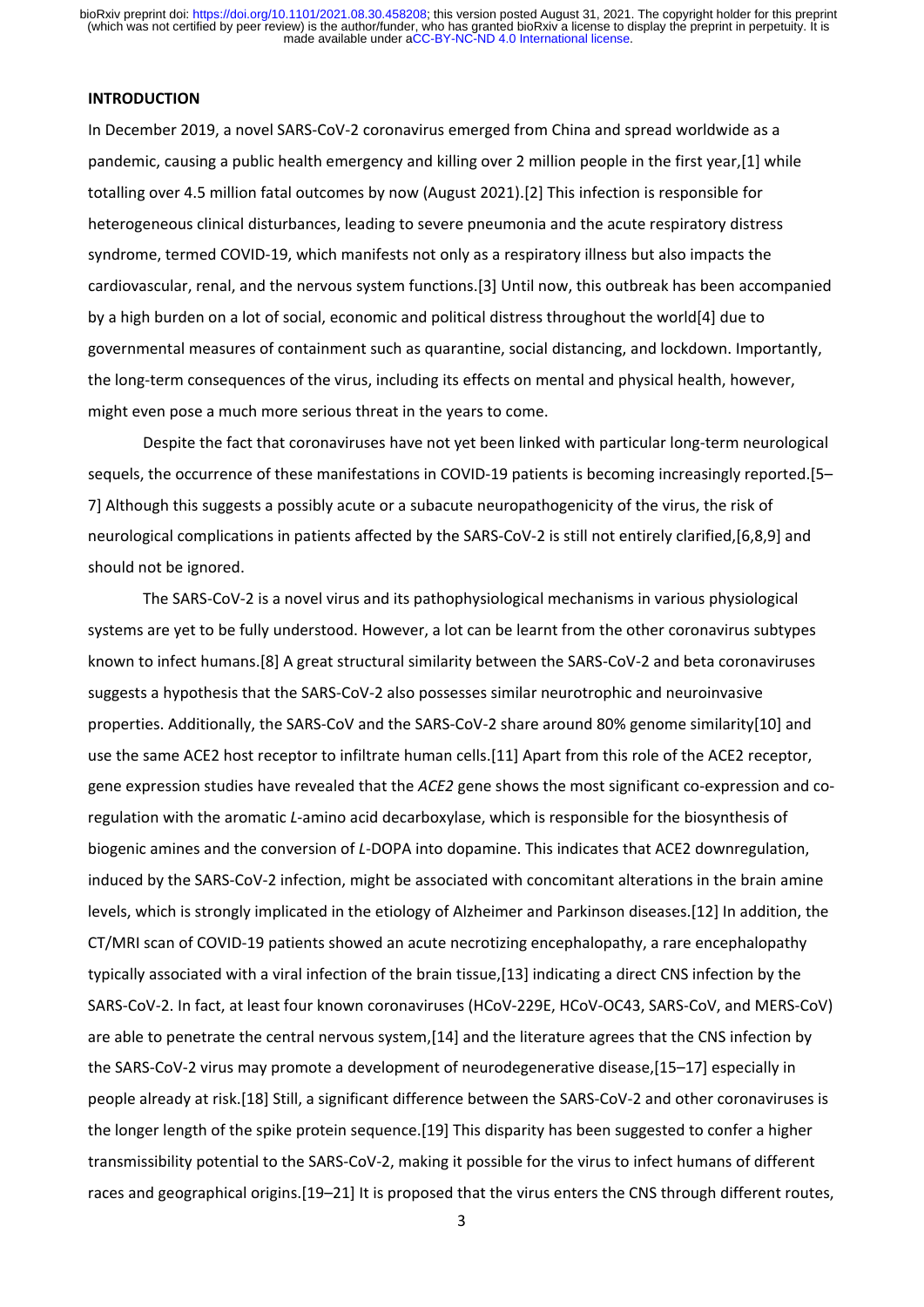including the olfactory and trigeminal nerves, the cerebrospinal fluid, the vasculature, and the lymphatic system,[22] even without an initial lung involvement. Once the virus enters the nervous system, it can bind to the highly expressed ACE2 receptor in glial cells and neurons, and from there disseminate throughout the brain.

Clinical studies show that approximately 36% of all COVID‐19 patients exhibit neurological symptoms such as stroke, headache, impaired consciousness, and paresthesia.[23] COVID‐19 patients can also exhibit neurobehavioral symptoms such as euphoria, anxiety, and depression, as well as cognitive dysfunction, especially in elderly patients, which are the most susceptible to the infection.[24] Accumulated evidence confirms the SARS-CoV-2 potential to invade the CNS, however, its effects at the molecular and mechanistic levels have so far only been speculations and hypotheses. Although a COVID‐19 infection certainly represents a stressful event, which, on its own, may have a role in triggering neurodegeneration,[25] in this work we used a range of computational approaches to demonstrate that the SARS-CoV-2 can trigger misbalances in the monoaminergic system by binding the monoamine oxidase enzymes, MAO A and MAO B, with affinities comparable to those for its ACE2 receptor, thus causing a significant dysregulation in the way MAOs interact with their physiological substrates. Since MAO enzymes are involved in the metabolic clearance and regulation of brain amine levels,[26] including neurotransmitters dopamine and serotonin, whose disparity is strongly linked to the etiology and course of various neurological illnesses,[27,28] such a downregulation and modified MAO activity likely represent incipient stages of neurological disturbances, which are already broadly speculated in the literature.[29–32] Importantly, a potential relationship between the MAO enzymes and a SARS‐CoV‐2 infection has recently been proposed by Cuperlovic-Culf, Green and co-workers,[33] who used metabolomic profiling to detect a decrease in the concentration of phenylethylamine (**PEA**) metabolites within the cerebrospinal fluid and blood of COVID‐19 related patients relative to healthy individuals, a trend similarly observed with more than 200 other metabolites, involving amino acids and their derivatives.[34] Knowing that MAO B preferentially degrades **PEA** in the CNS,[26] the authors ascribed this observation to a possible interference of the spike protein with the substrate entrance to the MAO B active site, thus providing a justification to our hypothesis. Additionally, it allows us to be confident that our work aids in identifying the critical role of the MAO enzymes towards an increased incidence of neurological disorders in the SARS‐CoV‐2 infected individuals, therefore placing a neurobiological link between these two conditions in the spotlight.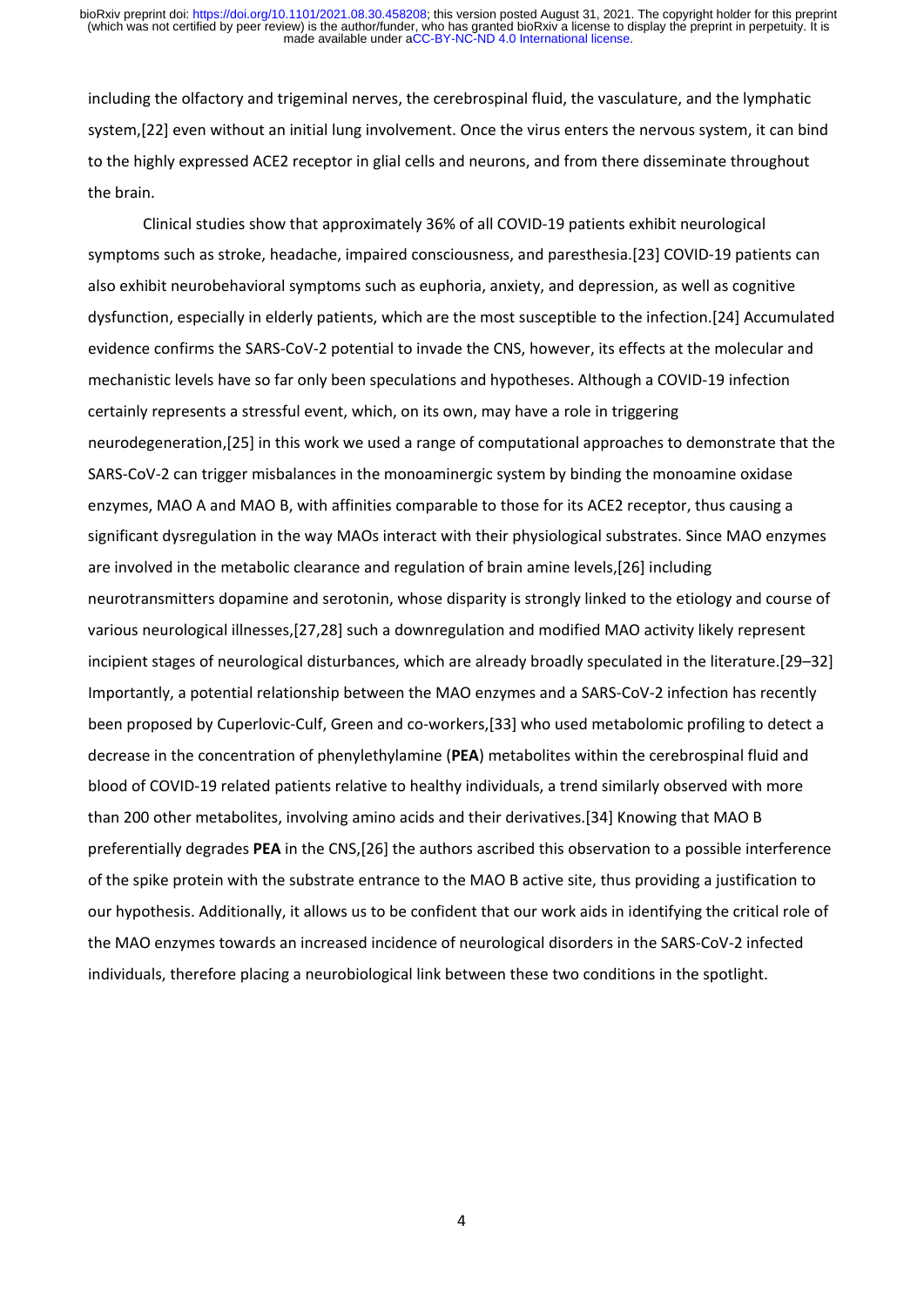#### **RESULTS AND DISCUSSION**

### Interactions between the ACE2 receptor and the spike protein from the WT SARS-CoV-2 and its South *African variant B.1.351*

The SARS-CoV-2 infiltrates human cells through an interaction between the virus S1 spike protein and the ACE2 receptor, a mechanism that has been extensively studied and characterized using various structural[35,36] and computational[37–39] techniques. Therefore, we felt it was useful to employ our computational setup to find relevant binding poses and dynamical features of the spike protein‐ACE2 complexes and benchmark the obtained results with relevant literature data. By doing so, we have considered the wild‐type (WT) virus and its B.1.351 South African (SA) variant, which is known to possess a higher ACE2 binding affinity,[40] an increased transmissibility and infectivity, and more severe clinical outcomes,[40,41] all of which make it a good model to discuss relative differences among strains. Therefore, after a docking analysis had suggested relevant binding poses as starting points for the molecular dynamic simulations, the latter identified a representative structure of the WT∙∙∙ACE2 complex (Figure S1) that closely matches crystal structures.[35,36] Importantly, the subsequent MM‐GBSA analysis predicted a binding free energy among proteins  $\Delta G_{\text{BIND}} = -46.6$  kcal mol<sup>-1</sup>, being in excellent agreement with  $-46.4$  kcal mol<sup>-1</sup> independently reported by Yarovski,[42] Murugan[43] and their co-workers, which served as a reference. Also, a decomposition of the binding affinity on a *per‐residue* basis underlined crucial residues in both proteins that are contributing the most to the binding (Table S1). Interestingly, the top 15 spike protein residues are responsible for around 78% of the total binding energy, and all belong to the receptor‐binding motif (RBM) of the receptor‐binding domain (RBD), in line with other reports,[35,36,44] which confirms the validity of our calculations. The only exception is Lys417 with a notable contribution of  $-0.95$  kcal mol<sup>-1</sup>, which forms a salt bridge with Asp30 from ACE2, as demonstrated earlier.[35,36,42] Also, within residues disfavouring the binding, one notices that the first two residues, Asp405 (0.99 kcal mol<sup>-1</sup>) and Glu406 (0.80 kcal mol<sup>-1</sup>), do not belong to the spike protein RBM area, while the third one, Glu484 (0.66 kcal mol<sup>-1</sup>), is one of the residues that is mutated in the SA variant to Lys484, where it exhibits a reduced unfavourable contribution by 0.13 kcal mol<sup>-1</sup>, from 0.66 kcal mol<sup>-1</sup> in WT to 0.53 kcal mol<sup>-1</sup> in SA (Table S1). Also, a highly unfavourable contribution from Ser19 in ACE2 (+2.42 kcal mol<sup>-1</sup>) agrees with the reported virus ability to improve binding upon changing the nearby environment.[45]

To put these values into a context, let us discuss data for a more contagious B.1.351 SA variant, first identified in South Africa in October 2020.[46] It carries the N501Y, E484K and K417N mutations in the RBD area[47] that confer an increased antibody resistance.[48] The overlap between the binding poses (Figure S2) does not reveal any significant difference in the way the SA variant approaches ACE2 relative to the WT, yet the identification of specific residues governing the interaction shows insightful aspects. Similarly to the WT, in the SA variant all of the top contributing residues belong, without exceptions, to the RBM area. Still, to our surprise, the most dominant residue is Tyr501, which is mutated from Asn501 in WT. Besides, its individual contribution of  $-9.11$  kcal mol<sup>-1</sup> surpasses all WT residues and is solely responsible for around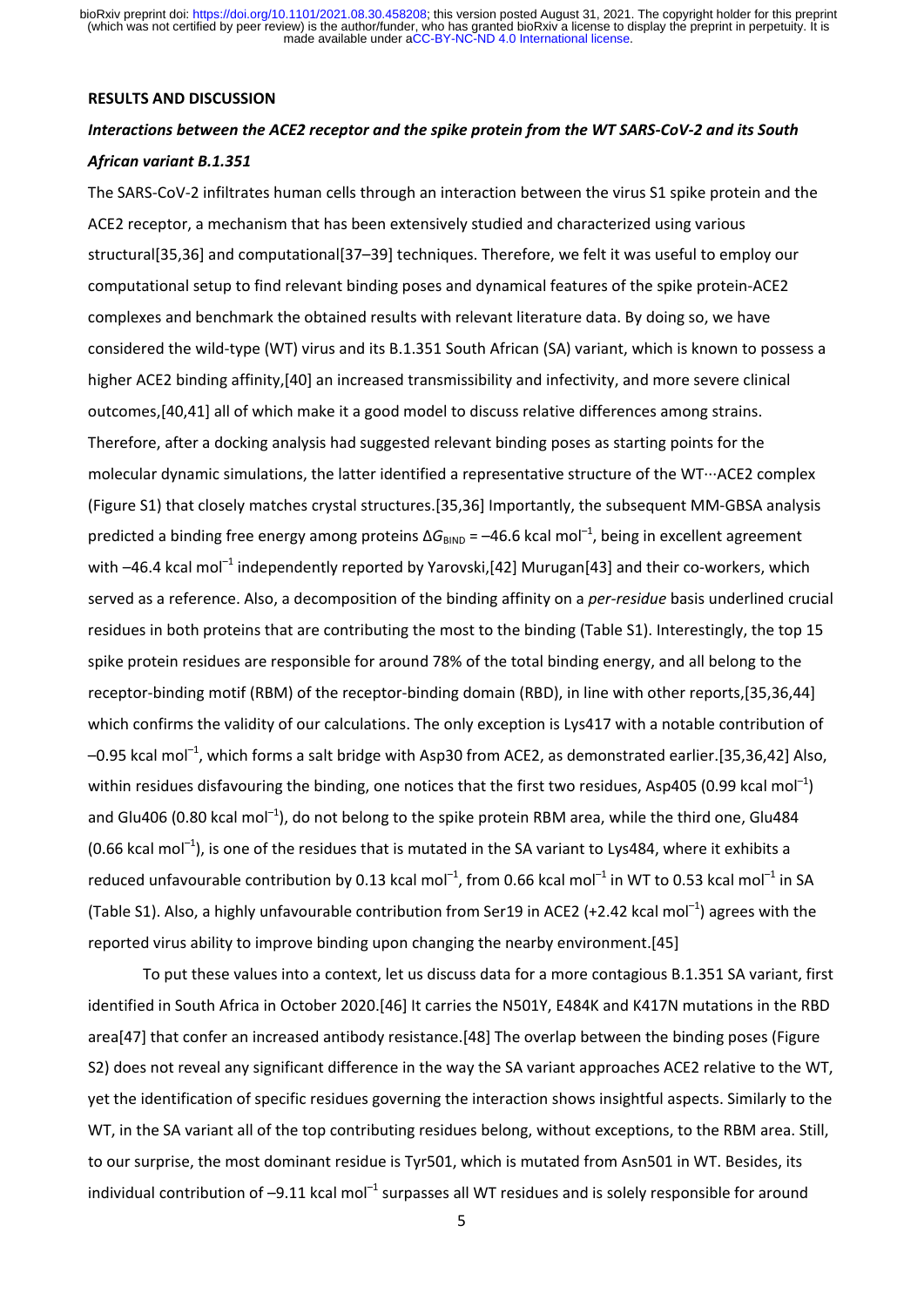17% of the total binding energy. Specifically, through the N501Y mutation, the SARS‐CoV‐2 increases the individual contribution of this residue by as much as  $-6.7$  kcal mol $^{-1}$ , which is both highly significant and highly disturbing, knowing that this mutation is well conserved and present in the UK and Brazilian strains as well,[47] although most likely independently evolved.[49] The reasons for the increased Tyr501 contribution are threefold; Tyr501 forms (i) O–H∙∙∙O hydrogen bonds with Asp38, (ii) cation∙∙∙π interactions with Lys353, and (iii) T-shaped C–H…π contacts with Tyr41, which is, amazingly, exactly the same binding environment demonstrated in the UK variant,[50] where this is the only RBM mutation. Overall, this results in a significantly higher binding affinity of the SA strain towards ACE2,  $\Delta G_{\text{BIND}} = -54.8$  kcal mol<sup>-1</sup>, and directly translates to its higher infectiveness, strongly coupled features well-demonstrated across species.[38] At this point, it is worth to stress that ΔG<sub>BIND</sub> values obtained by this approach are somewhat overestimated in absolute terms. This is a known limitation of the employed MM‐GBSA approach, as extensively discussed in a recent review by Homeyer and Gohlke,[51] which also underlined its huge potential in predicting relative binding energies in biomolecular complexes [39,42,43,51], precisely how this approach was used and discussed here. In this context, our analysis successfully reproduced the higher affinity of the SA strain, being in excellent agreement with experimental data,[40] thus further validating our computational setup. It is also interesting to observe that, despite the three mutations in the RBD area, the order of contributing residues is mostly unchanged among strains, which underlines the significance of single point mutations within this structural element and raises concerns that further mutations might likely offer even more problematic SARS‐CoV‐2 variants. Overall, we can summarize that, through the three mutations (N501Y, E484K, K417N), the SA variant increases its ACE2 affinity by  $-5.8$  kcal mol<sup>-1</sup>, being solely responsible for almost 70% of the overall affinity gain (-8.2 kcal mol<sup>-1</sup>) between the SA strain and ACE2. This strongly confirms the hypothesis that positively selected virus mutations convey benefits regarding immune evasion and viral fitness, but also for the ACE2 binding, thus contributing to the evolution rate and expectedly causing higher disturbances in the infected organisms.

### Interactions between the MAO enzymes (MAO A and MAO B) and the spike protein from the WT SARS-*CoV‐2 virus and its South African variant B.1.351*

After establishing that the WT and SA strains recognize ACE2 in almost identical ways, mainly through their RBM units, and that the SA∙∙∙ACE2 complex is linked to a higher affinity, with both aspects being firmly in line with experimental data, we proceeded by applying the same protocol for the interaction among strains and the MAO isoforms. In each case, docking analysis elucidated ten most favourable binding poses (Figure S3), which were submitted to MD simulations (for details, see Computational Details), and trajectories with the highest protein‐protein affinities were used for further analysis. Elucidated representative structures are shown in Figures S4 and S5, while the calculated affinities and their decomposition on a *per‐residue* basis are given in Tables S2 and S3. In addition, the overlap of the resulting spike protein binding poses to each MAO isoform is depicted in Figure 1.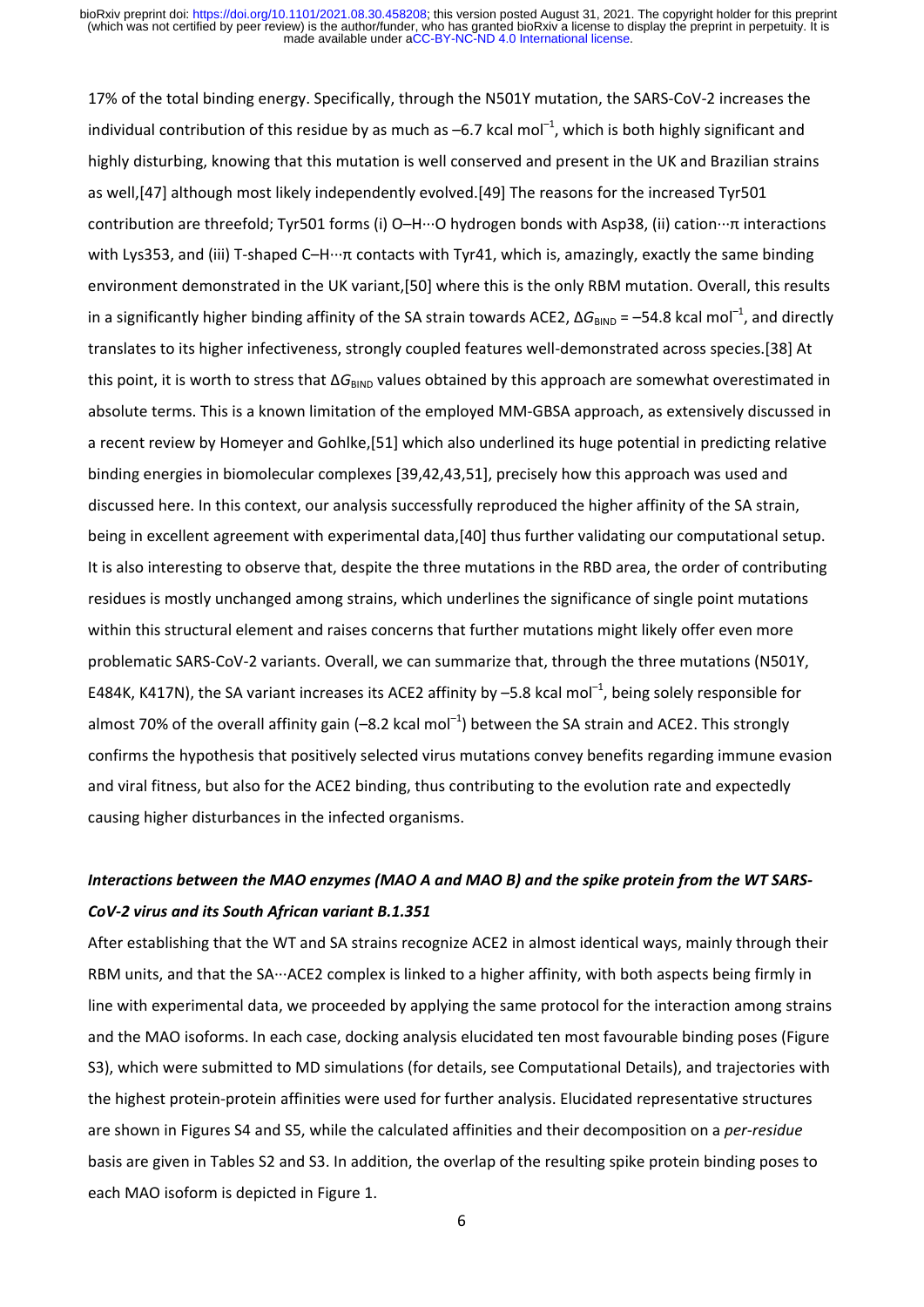

**Figure 1.** Overlap of the most favourable binding positions of the WT (in blue) and the SA (in red) spike protein in complex with the MAO enzymes (in gray), MAO A (left) and MAO B (right), as elucidated from molecular dynamic simulations.

As it was the case with ACE2, both SARS‐CoV‐2 variants predominantly interact with the MAO enzymes through their RBM region. This is evident from the fact that a majority of crucial interacting residues belongs to this structural element of the spike protein. This holds especially for the WT strain, while for the SA strain, it is observed that the mutated Asn417 residue becomes very significant in binding MAO A with a second largest individual contribution of  $-4.08$  kcal mol<sup>-1</sup>. Interestingly, the WT binds both MAOs with an almost identical exergonicity,  $\Delta G_{\text{BIND}} = -38.3$  kcal mol<sup>-1</sup> for MAO A and  $\Delta G_{\text{BIND}} = -38.1$  kcal mol<sup>-1</sup> for MAO B. Given that the stability of the WT⋅⋅⋅ACE2 complex was estimated at ΔG<sub>BIND</sub> = -46.6 kcal mol<sup>-1</sup>, a difference in a few kcals mol<sup>-1</sup> certainly allows a formation of the matching WT⋅⋅⋅MAO complexes. In MAO A, the interaction with the WT spike protein (S) is dominated by S-Phe486, which establishes cation∙∙∙π interactions with Lys357 in MAO A (Figure S4). This is followed by S‐Ser477, which joins S‐Thr478 in forming hydrogen bonds with Glu329, and by S-Thr500 which interacts with the side chain carbonyl group from Gln293. It is also worth mentioning that S‐Lys417 forms a salt bridge with Glu159, which imitates an analogous interaction with Asp30 from the ACE2 receptor. Considering MAO B, the relative importance in spike protein residues is reversed relative to MAO A, making S‐Tyr449 the most dominant residue, which is engaged in a hydrogen bonding with Gln49 and in a T‐shaped C–H∙∙∙π interaction with Tyr53 in MAO B (Figure S4). Interestingly, S‐Glu484, which is mutated to Lys484 in the SA strain, is the first in disfavouring binding between the proteins (+1.73 kcal mol<sup>-1</sup>). It is placed in close vicinity of the crucial MAO B residue, Arg307, yet not interacting with it, thus its unfavourable contribution.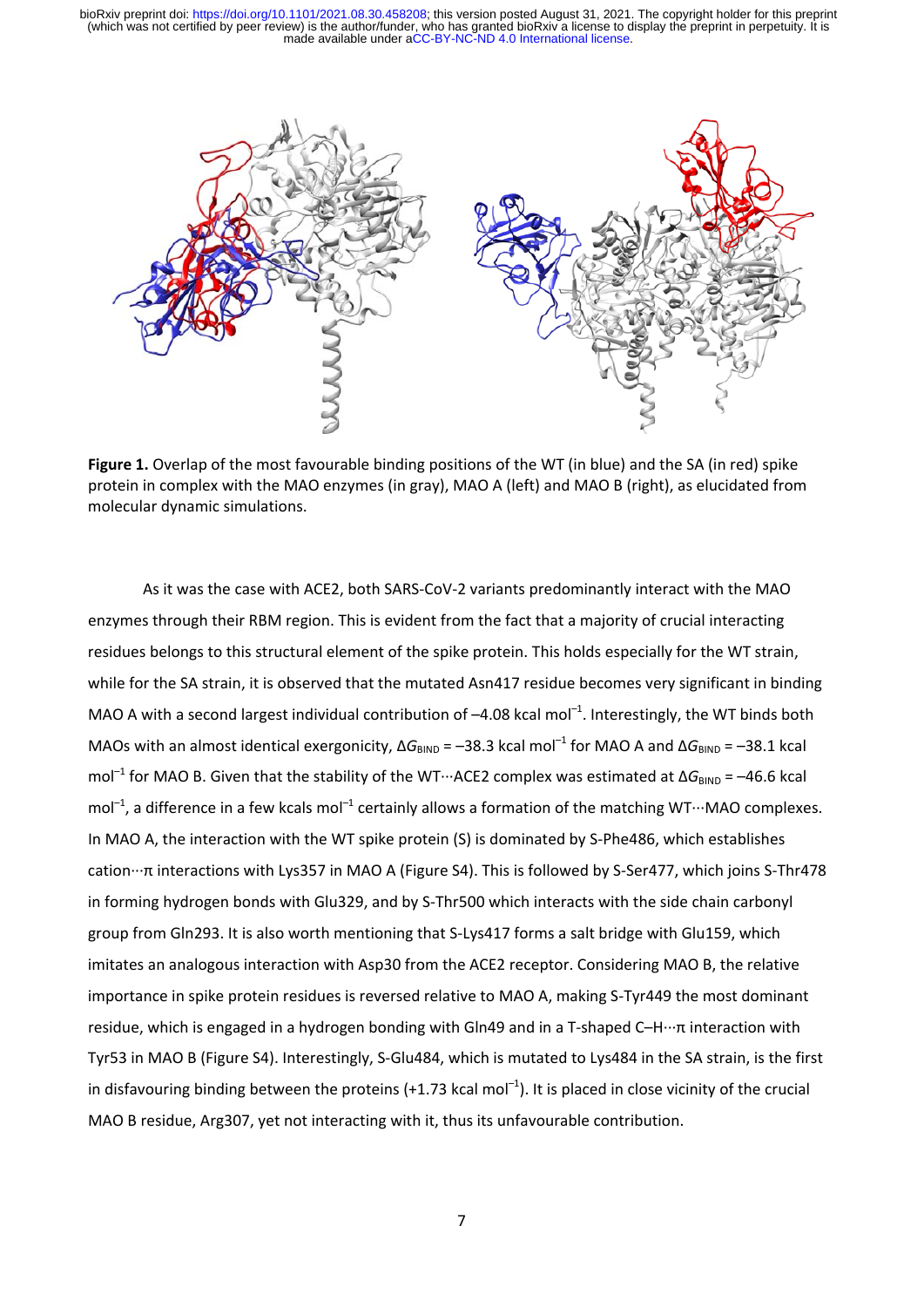When a more contagious SA variant is concerned, its affinity for ACE2 is higher relative to the WT, but it is surprising that its tendency to bind both MAOs is increased as well. This is particularly interesting for MAO A, where the binding pose for the SA strain is almost identical to the one established by the WT (Figure 1), yet the affinity is increased by 10.7 kcal mol<sup>-1</sup> to  $\Delta G_{\text{BIND}} = -49.0$  kcal mol<sup>-1</sup>. Recalling that its affinity for ACE2 is  $\Delta G_{\text{BIND}} = -54.8$  kcal mol<sup>-1</sup>, again only a few kcals mol<sup>-1</sup> higher, opens a possibility that the matching SA∙∙∙MAO A complex could be formed. There, the two crucial residues with individual contributions exceeding 4 kcal mol<sup>-1</sup> are S-Leu455 and the mutated S-Asn417, which use their backbone carbonyl and side chain amide atoms, respectively, to interact with Arg297 in MAO A (Figure S5). It is worth to emphasize that all three mutations present in the SA strain are promoting MAO A binding. As mentioned, the mutated Asn417 is the second most dominant residue  $(-4.08 \text{ kcal mol}^{-1})$ , while its nonmutated analogue Lys417 in the WT has a significantly lower contribution  $(-0.39 \text{ kcal mol}^{-1})$ . Analogously, in the SA strain, Glu484 (+0.07 kcal mol<sup>-1</sup>) and Asn501 (+0.51 kcal mol<sup>-1</sup>) are replaced by Lys484 (+0.22 kcal mol<sup>-1</sup>) and Tyr501 (+0.07 kcal mol<sup>-1</sup>), respectively, from which it follows that all three mutations present in the SA variant not only promote the ACE2 binding, but also jointly promote the MAO A complex formation by  $-3.98$  kcal mol<sup>-1</sup>, which is significant.

The situation with MAO B is even more interesting. The interaction energy in the SA∙∙∙MAO B complex is  $\Delta G_{\text{BIND}} = -62.7$  kcal mol<sup>-1</sup>, being the highest of all, even surpassing the stability of the matching SA…ACE2 complex by –7.9 kcal mol<sup>-1</sup>. This suggests that the SA variant would, following the initial ACE2 binding and cell infiltration, mainly attach to MAO B, a process that is thermodynamically very favourable, and which might appear particularly troublesome for neurological conditions. This recognition is dominated by S‐Arg346, which forms hydrogen bonds with the Glu232 side chain and the Ala35 backbone carbonyl, both from the subunit B of the MAO B enzyme (Figure S5). Such a positive pairing leads to a very high individual contribution from Arg346 (-6.54 kcal mol<sup>-1</sup>), solely contributing to around 22% of the total binding energy. One of the reasons for the high SA∙∙∙MAO B binding affinity relative to the WT lies in different MAO B areas preferred by both strains (Figure 1). While the WT position is almost exclusively located on one subunit, the SA strain is most favourably located closer to the interface between the MAO B subunits, which allows both units to participate in the binding, and which might be, at least partly, responsible for the increased affinity. Although our analysis identified that a majority of crucial residues belongs to the subunit B (Table S3), the most significant residue in MAO B is Arg242 belonging to the subunit A. Its very high individual contribution ( $-7.35$  kcal mol<sup>-1</sup>) comes as a result of a stable salt-bridge with S-Glu340, which was persistent during MD simulations (Figure S6). Interestingly, despite such a favourable binding to MAO B, none of the three mutated residues emerges among those dominant for an increased complex stability. Still, all three residues make notable contributions, as the introduced Asn417 (+0.06 kcal mol<sup>-1</sup>), Lys484 (-0.40 kcal mol<sup>-1</sup>) and Tyr501 (+0.08 kcal mol<sup>-1</sup>) surpass the initial WT residues Lys417 (+0.11 kcal mol<sup>-1</sup>), Glu484 (+1.73 kcal mol<sup>-1</sup>) and Asn501 (+0.16 kcal mol<sup>-1</sup>), thus increasing the binding affinity by  $-2.26$  kcal mol<sup>-1</sup>.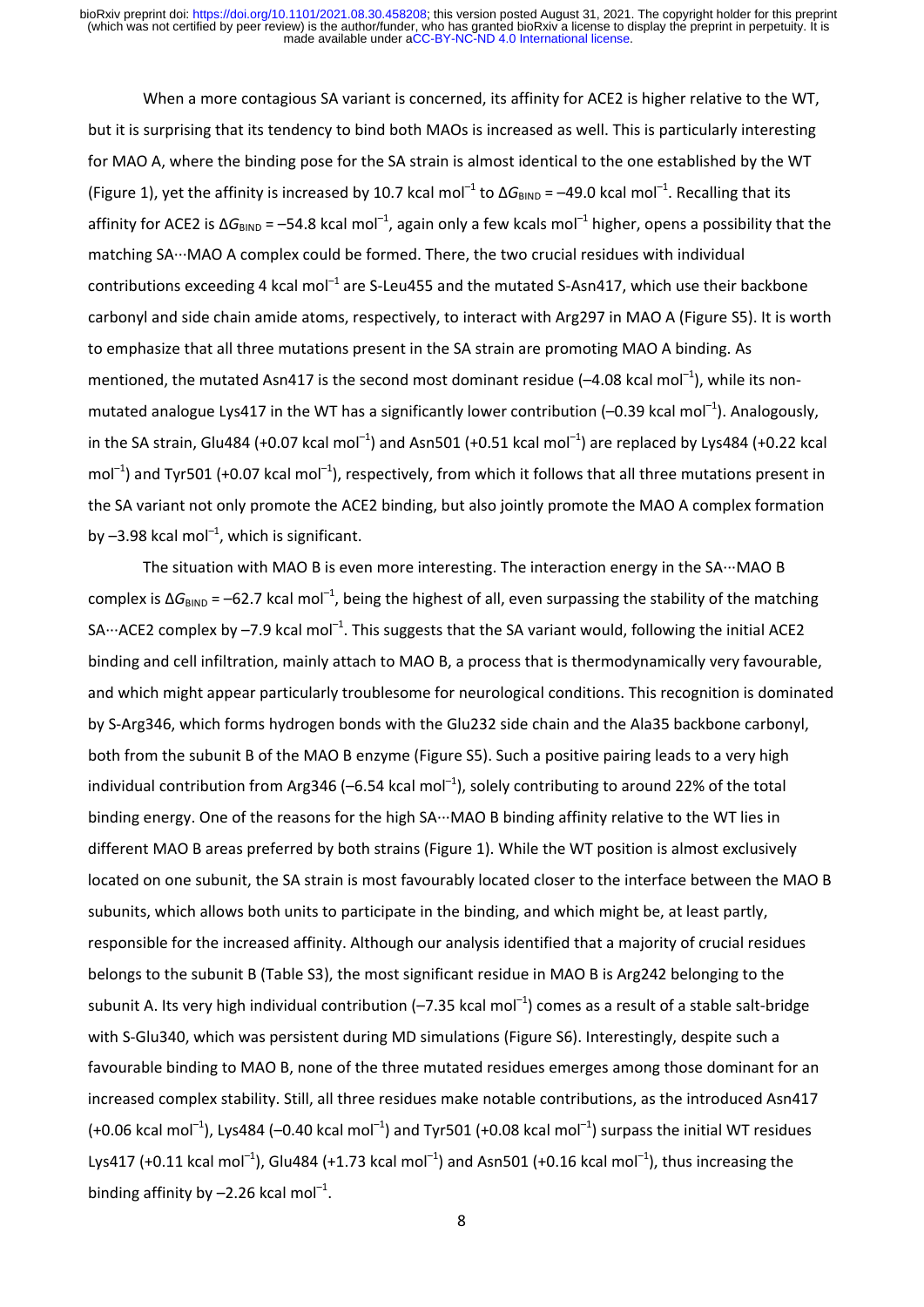In concluding this section, let us emphasize that the affinity of both SARS‐CoV‐2 variants towards the MAO isoforms is very much comparable to that for their ACE2 receptor, thus indicating a feasibility and likeliness of the WT/SA∙∙∙MAO A/B complex formation. The latter is especially supported knowing that the structural comparison of the ACE2–spike protein binding region with MAO B resulted in approximately 90% structure overlap leading to a possibility of a MAO B activity change in COVID-19 patients, despite only 51% structural similarity with the overall ACE2 structure.[33] Our results demonstrate that this recognition is particularly favourable in the case of SA∙∙∙MAO B, where the calculated binding energy surpasses that of SA…ACE2 by –7.9 kcal mol<sup>-1</sup>, thus offering an interesting insight and perspective.

## *Changes in the affinity of the MAO isoforms towards physiological substrates following an interaction with the SARS‐CoV‐2 variants*

Lastly, we evaluated how the WT/SA∙∙∙MAO complexes impact MAO activity through the affinity for their brain amines. In doing so, we considered phenylethylamine (**PEA**) for both MAO isoforms, in order to place our results in the context of experimental findings by Cuperlovic‐Culf, Green and co‐workers,[33] and more specific amine neurotransmitters serotonin (**SER**) and dopamine (**DOP**), which are typical substrates for MAO A and MAO B, respectively. The calculated affinities are given in Table 1 and compared to relevant Michaelis-Menten constants,  $K_M$ . We note in passing that in the native MAO B, both subunits revealed comparable substrate affinities without any significant preference, in line with other reports,[52] so a more exergonic binding is considered, while for the MAO B⋅⋅⋅WT/SA complexes, the results for both subunits are given, while we mostly discuss those pertaining to the subunits directly interacting with the spike protein.

| Substrate                                        | <b>MAO A</b>                   | MAO A ··· WT | MAO ASA | <b>MAOB</b>                    | MAO B ··· WT         | MAO BSA              |
|--------------------------------------------------|--------------------------------|--------------|---------|--------------------------------|----------------------|----------------------|
| $\mathcal{M}$ H <sub>2</sub><br>phenylethylamine | $-16.8$<br>$(K_M = 140 \mu M)$ | $-17.0$      | $-15.8$ | $-12.0$<br>$(K_M = 4 \mu M)$   | $-9.4$<br>$[-10.8]$  | $-14.8$<br>$[-11.8]$ |
| NH <sub>2</sub><br>HO.<br>Ν<br>serotonin         | $-20.1$<br>$(K_M = 137 \mu M)$ | $-15.5$      | $-23.0$ |                                |                      |                      |
| HO.<br>NH <sub>2</sub><br>HO<br>dopamine         |                                |              |         | $-20.7$<br>$(K_M = 229 \mu M)$ | $-15.4$<br>$[-19.7]$ | $-23.0$<br>$[-15.6]$ |

| <b>Table 1.</b> Changes in the binding affinity ( $\Delta G_{\text{BIND}}$ ) between the MAO isoforms and their physiological |  |
|-------------------------------------------------------------------------------------------------------------------------------|--|
| substrates following a complex formation with the WT and SA SARS-CoV-2 variants (in kcal mol <sup>-1</sup> ). <sup>a,b</sup>  |  |

<sup>a</sup>Experimental *K*<sub>M</sub> values are taken from ref. [53]. <sup>b</sup>Results for the MAO B…WT/SA complexes pertain to the MAO B subunit directly interacting with the matching spike protein, while those for the other subunit are given in square brackets.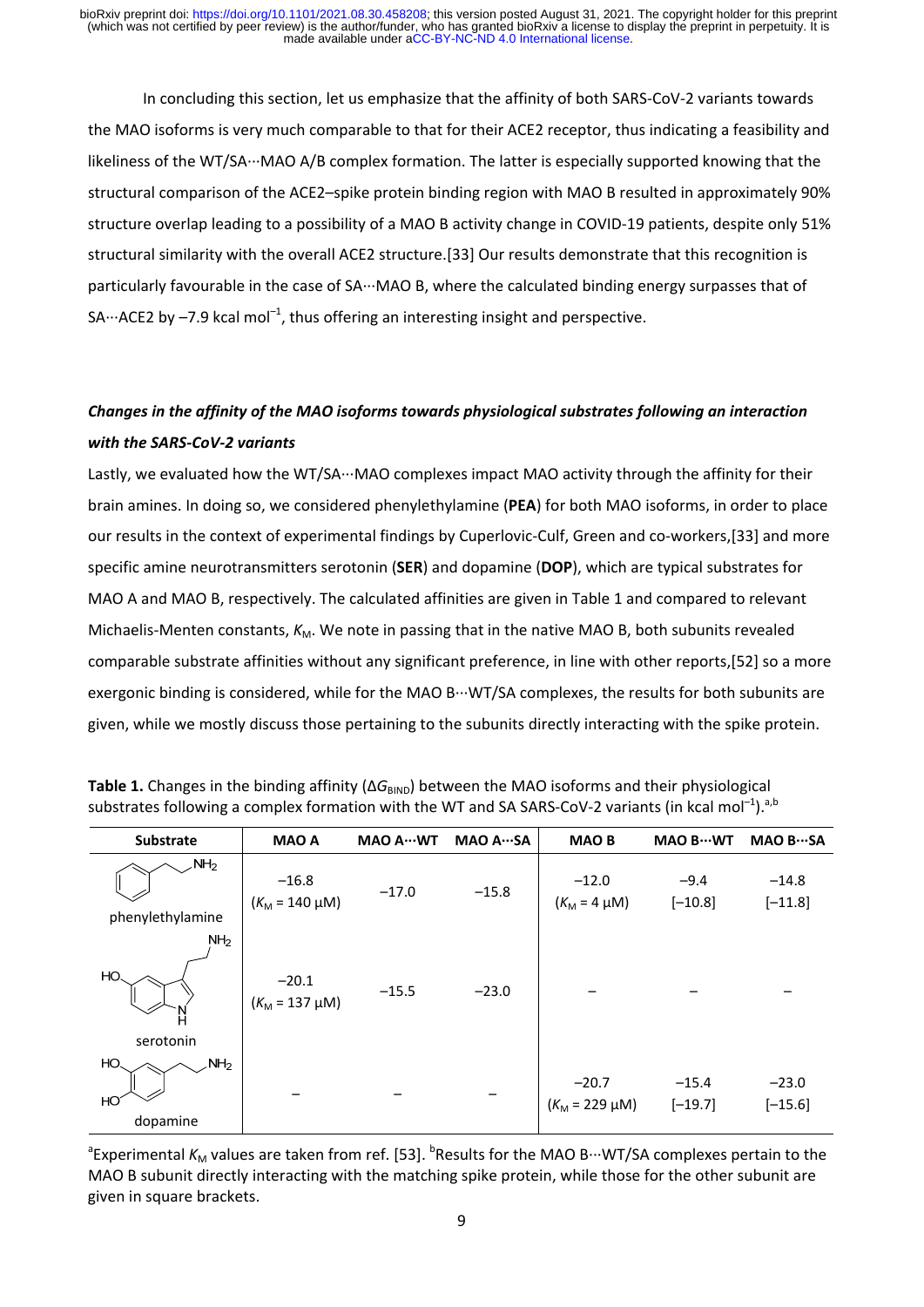The results for native MAOs show excellent agreement with the  $K_M$  data (Table 1), which lends strong credence to the employed computational setup. Specifically, **PEA** prefers binding to MAO A over MAO B, in line with the experimental affinities.[53] Additionally, the latter translate to a difference of 2.1 kcal mol<sup>-1</sup>, which is well-matched by our computed affinity difference of 4.8 kcal mol<sup>-1</sup> in favour of MAO A. Also, **DOP** is a better substrate for MAO B than **SER** is for MAO A, again tying in with experiments. There, an even stronger agreement between sets is achieved, as the experimental affinity difference of 0.3 kcal mol<sup>-1</sup> between **DOP** and **SER** is almost perfectly reproduced by the computed value of 0.6 kcal mol<sup>-1</sup>.

When **PEA** is concerned, the effect of the WT on its MAO A affinity is modest, being only 0.2 kcal  $mol<sup>-1</sup>$  higher. Yet, for MAO B, the impact is much more pronounced, which is particularly relevant, and the observed affinity reduction following the MAO B∙∙∙WT complex formation is 2.6 kcal mol–1. The latter indicates about two orders of magnitude lower **PEA** binding, which will inevitably lead to a lower metabolic **PEA** conversion and higher **PEA** concentrations in infected individuals. This insight strongly agrees with the mentioned experiments,[33] and helps to explain a detection of lower concentrations of **PEA** metabolites following a COVID-19 infection, thus mimicking the effects of the irreversible MAO inhibitor selegiline, whose application also increases brain **PEA** levels[54] that leads to oxidative stress.[55,56] Still, we must emphasize that our results disagree with the suggestion that the spike protein is interfering with the substrate entrance into the MAO B active site.[33] The discussed binding poses in ref. [33] were obtained through docking simulations that did not explicitly consider neither the mitochondrial membrane nor the MAO B membrane bound regions,[33] which artificially allowed the WT spike protein to reside in the area close to the membrane‐mediated substrate entrances,[52] which is otherwise inaccessible and occupied by the membrane. In contrast, our simulations included entire MAO structures immersed in an explicit membrane, and after a careful inspection of the obtained binding poses in the WT…MAO A/B complexes, we found no evidence of the spike protein blocking the known substrate entrances.[52] Instead, based on our current results, we propose that the spike protein is interfering with the MAO activity by modifying the electrostatic environment in the complex, which impacts MAO affinity for their substrates.

A practically unchanged **PEA** affinity for both MAO A and the MAO A∙∙∙WT complex comes as a result of an identical **PEA** binding position within MAO A in both instances (Figure2). There, its cationic amine forms a hydrogen bond with the Gln215 side chain and the carbonyl group of the FAD cofactor (Figure S7), while its ethylphenyl unit engages in a series of aromatic C–H∙∙∙π and π∙∙∙π stacking interactions with Tyr407, Phe352, Tyr69 and Phe208 (Table S4). Such a binding position is very much modified in MAO B, which is not surprising knowing that it is the predominant **PEA** metabolizing enzyme in the brain despite a lower affinity relative to MAO A.[53] There, **PEA** orients its aromatic unit towards FAD, and its cationic amine within three hydrogen bonds; with (i) the Tyr435 –OH group, (ii) the Gln206 side chain, and (iii) the Ile198 backbone (Figure S8). This is further modulated in the MAO B∙∙∙WT complex, which strongly favours hydrophobic π∙∙∙π stacking interactions with FAD and C–H∙∙∙π interactions with Tyr398 and Tyr435 (Figure S9), at the expense of the hydrogen bonding contacts with  $-NH_3^+$ , which ultimately reduces the affinity.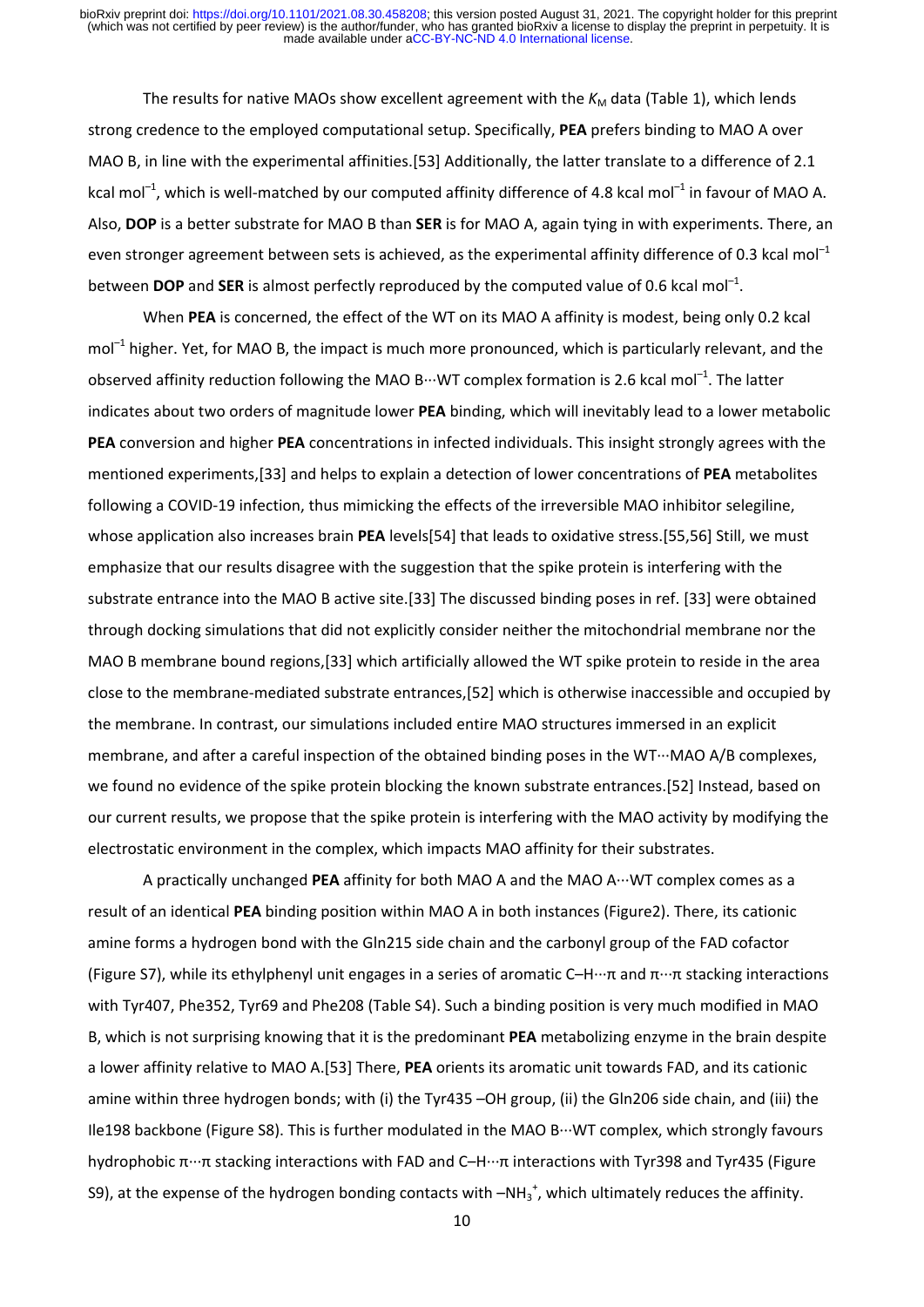

**Figure 2.** Binding position of **PEA** within the active sites of the MAO A∙∙∙WT spike protein complex (left, similar in the native MAO A), native MAO B (middle) and the MAO B∙∙∙WT spike protein complex (right) as obtained from MD simulations. The results for the MAO B∙∙∙WT complexes pertain to the MAO B subunit directly interacting with the matching spike protein.

Encouraged by rationalizing lower **PEA** metabolite concentrations upon the WT COVID‐19 infection, we continued by analyzing the more specific MAO A and MAO B substrates, **SER** and **DOP**, respectively. **SER** is a typical MAO A substrate, and its affinity,  $\Delta G_{\text{BIND}} = -20.1$  kcal mol<sup>-1</sup>, comes as a result of strong hydrogen bonding between its protonated amine and both the FAD carbonyl group and the Gln215 side chain amide (Figure S10), further supported by (i) the –OH hydrogen bonding with the Gly443 backbone amide and (ii) hydrophobic aromatic interactions with Tyr407 and Tyr444. This is significantly disrupted in MAO A∙∙∙WT and results in a different binding position (Figure S11), where the mentioned three interaction motifs are replaced by the hydroxy –OH group and the protonated amine from **SER** interacting with the backbone amides of Asn181 and Ile207 (Figure S12), respectively; the former becoming the most dominant pairing in that case (Table S4). This results in a significantly lower **SER** affinity for MAO A∙∙∙WT, being reduced by 4.6 kcal mol<sup>-1</sup> to Δ*G*<sub>BIND</sub> = –15.5 kcal mol<sup>-1</sup>. Such a significant impact inevitably leads to a lower **SER** metabolism upon the WT infection, which strongly corroborates experimental measurements by Shen et al.[34] On the other hand, **DOP** has the highest affinity among the studied amines,  $\Delta G_{BIND} = -20.7$  kcal mol<sup>-1</sup>, in line with its highest *K*<sub>M</sub> value of 229 μM. Fascinatingly, in this case, the effect of the WT strain is also the greatest, evident in a 5.3 kcal mol<sup>-1</sup> reduced affinity for MAO B. The latter is supported by a notable change in **DOP** orientation (Figure S11), during which a range of hydrogen bonding contacts in the native MAO B (Figures S13) are replaced by mostly aromatic C–H…π and π…π stacking interactions in the complex (Figure S14). Therefore, as a conclusion, somewhat higher disturbances in the dopaminergic over serotonergic pathway could be expected following the WT variant infection, which agrees with the literature.[12,30]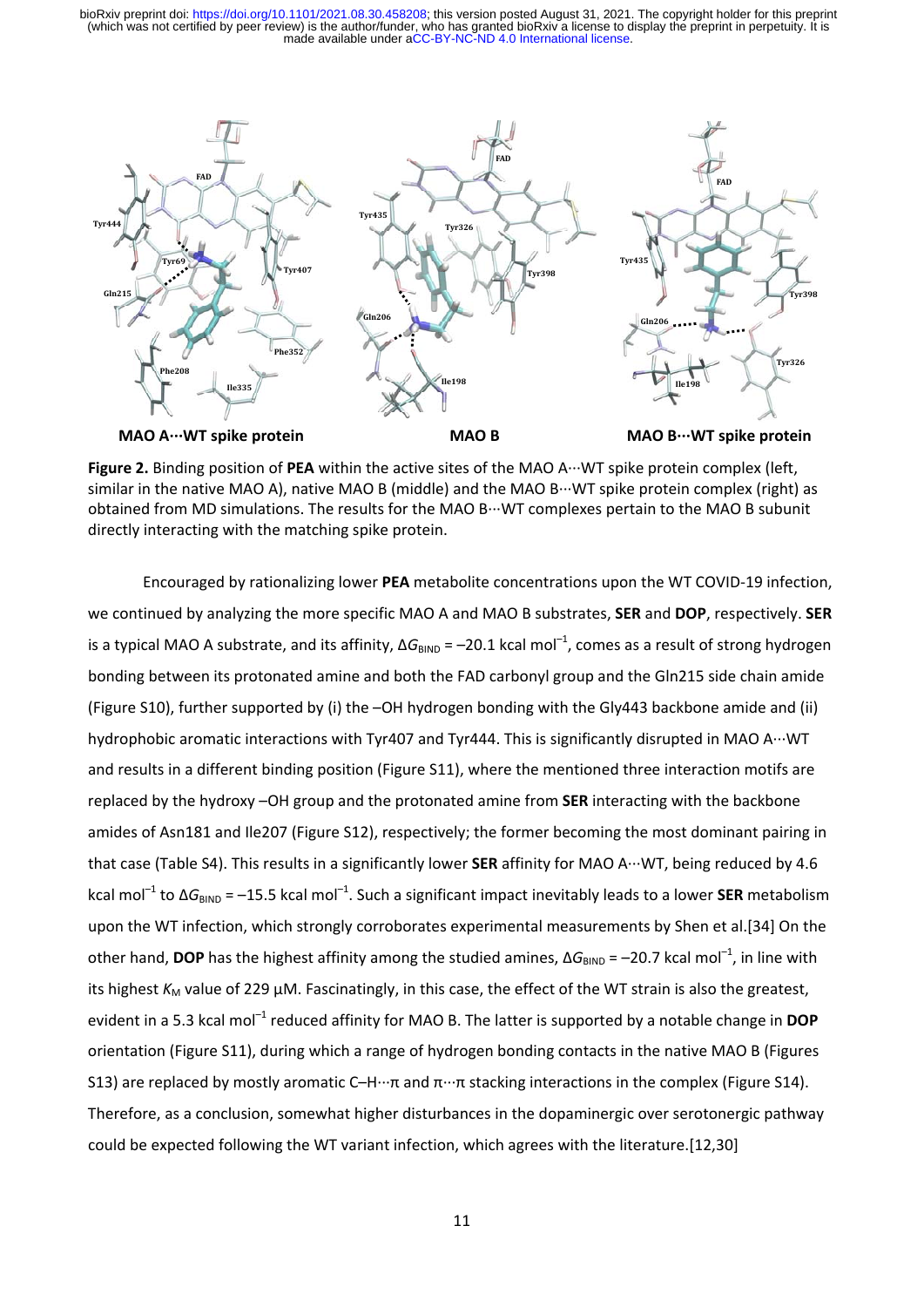



**PEA in the MAO A∙∙∙SA complex SER in the MAO A∙∙∙SA complex**





**Figure 3.** Binding positions of substrates within the active site of both MAO isoforms following the complex formation with the SARS‐CoV‐2 SA variant as obtained from the MD simulations. Identification of crucial interactions is presented in Figures S17–S20. The results for the MAO B∙∙∙SA complexes pertain to the MAO B subunit directly interacting with the matching spike protein.

When a more contagious SA variant is concerned, it appears that its impact on both MAO isoforms is higher and more severe than that of the WT analogue (Figure 3, Tables S4–S5), which parallels its effect on the ACE2 receptor. Therefore, in addition to causing more disturbances in the respiratory chain, an infection with the SA strain is likely to result in more problematic outcomes for the immediate and, especially, the long-term neurological conditions. Relative to the WT, the SA strain causes the affinity of the MAO substrates to significantly increase in all cases, except for **PEA** and MAO A, where it is only slightly reduced, by 1.0 kcal mol<sup>-1</sup> to  $-15.8$  kcal mol<sup>-1</sup> (Table 1). This again suggests that **PEA** and MAO A are behaving differently relative to all other instances, and that the **PEA** pathway in the affected individuals will predominantly concern the MAO B enzyme, as it was also confirmed in the WT infection.[33] There, the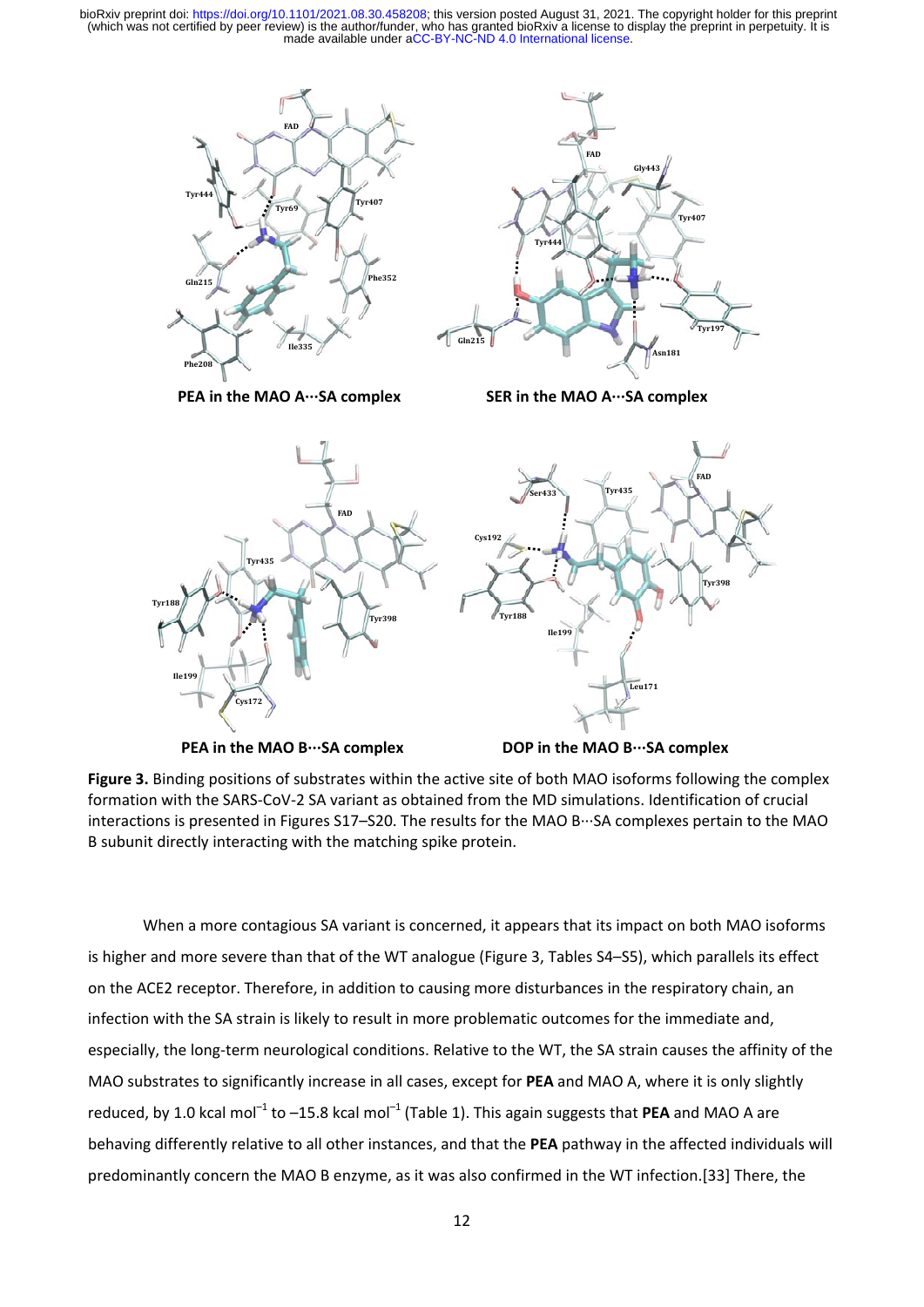affinity increases by 2.8 kcal mol<sup>-1</sup> to -14.8 kcal mol<sup>-1</sup> (Table S5), predominantly because of favourable hydrogen bonding between its protonated amine and (i) the side chain hydroxy groups in Tyr435 and Tyr188, and (ii) the backbone amide in Cys172 (Figure S19), where the interaction with the mentioned three residues carries 56% of the total affinity. With **SER**, the effect of the SA infection is the largest and its affinity for MAO A increases by 2.9 kcal mol<sup>-1</sup> to  $-23.0$  kcal mol<sup>-1</sup>. The latter follows after a noteworthy change in the binding position in the SA∙∙∙MAO A complex (Figure 3), which allows **SER** a range of positive and persistent hydrogen bonding contacts, including those with Gln215, Tyr444, Tyr197, Asn181 and the FAD cofactor (Figure S18), where these five MAO A residues, on their own, already contribute 17.2 kcal  $mol<sup>-1</sup>$  to the binding energy, 75% in total, which is really striking. Such an affinity increase is analogously evident in **DOP**, whose affinity for MAO B becomes 2.3 kcal mol–1 higher and equals that for **SER** and MAO A at -23.0 kcal mol<sup>-1</sup>. This is again preceded by a different **DOP** binding orientation that allows it to optimize hydrogen bonding contacts with Tyr188, Ser433, Leu171 and Cys192 (Figure S20) that were all relatively insignificant for the **DOP** binding in MAO B and MAO B∙∙∙WT complex, which alone are responsible for a half of the total binding energy.

The presented results raise a serious warning that, unlike a reduction in the metabolic conversion of neurotransmitters observed in the WT, the infection with the SA mutant strain will stimulate the metabolism of the investigated brain amines, which will result in their shortage. At the same time, this will increase the production of both hydrogen peroxide and thereof derived reactive oxygen species (ROS), toxic aldehydes and ammonia, which are all by‐products of the MAO‐catalyzed amine degradation.[57,58] Unfortunately, all of the mentioned metabolites, along with the inflammation pathways, can induce neurodegenerative processes on their own and can further assist in their progression.

### **CONCLUDING REMARKS**

A combination of docking and molecular dynamic simulations reveals that the spike protein from two SARS‐ CoV-2 variants, namely the wild type (WT) and the mutated B.1.351 South African (SA) strain possess affinity towards the MAO enzymes that is comparable to that for its ACE2 receptor. This allows a formation of the corresponding WT/SA∙∙∙MAO complexes following initial respiratory infections, with the protein‐ protein recognition being analogously established predominantly via residues from the receptor‐binding motif in all cases. Knowing that alterations in MAO activities are a potential foundation of oxidative stress and various neuropsychiatric disorders,[27,28,57] such as Parkinson's or Alzheimer's disease,[59,60] the demonstrated feasibility of the WT/SA∙∙∙MAO complex formation opens a possibility that the interference with the brain MAO activity is responsible for an increased development and faster progression of neurodegenerative illnesses in COVID‐19 infected individuals; a disturbing medical issue that is presently widely discussed in the literature.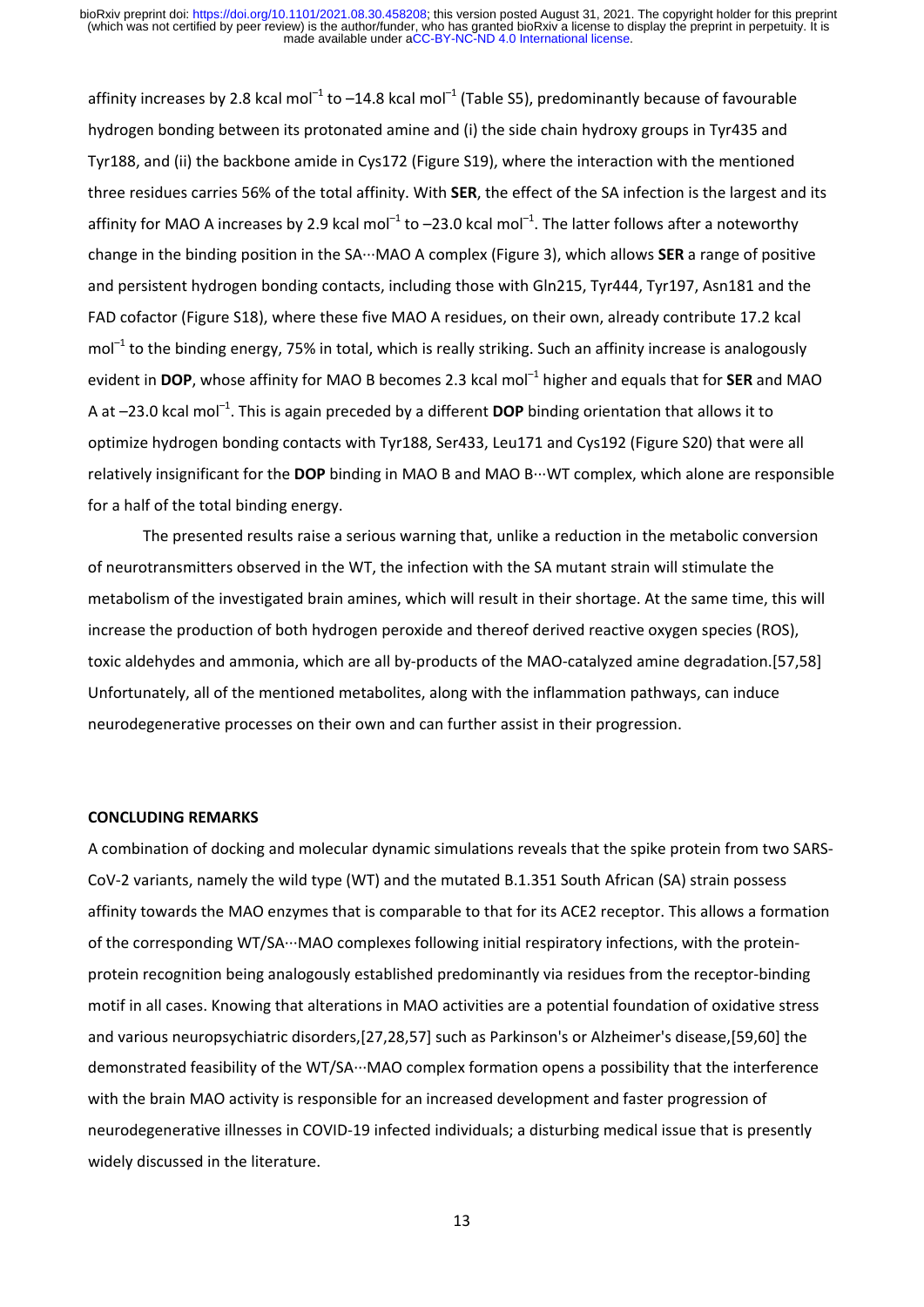Our computational results show that spike protein∙∙∙MAO complexes significantly lower MAO affinities towards their neurotransmitter substrates in the WT infection, thus resulting in a reduced metabolic conversion, being firmly in line with the experimentally measured trends for **PEA**[33] and a range of other metabolites in mildly affected patients.[34] However, a more severe SA variant offers even more stable complexes with both MAO isoforms, which in the case of MAO B even surpasses the stability of the matching SA∙∙∙ACE2 complex. Interestingly, this leads to an increase in the MAO affinity for its substrates and, consequently, higher rates of their metabolic degradation, a trend that firmly agrees with experiments on serotonin and thereof derived conclusion that "serotonin levels would further decrease as the severity of COVID‐19 increases".[34] The latter likely promotes neurological disturbances through the immediate overproduction of hydrogen peroxide, ROS and toxic aldehydes. In this context and within the possibility for new and more contagious mutant strains likely emerging in the near future, we firmly advise that the presented prospect for the SARS‐CoV‐2 induced neurological complications should be carefully monitored.

It is beyond doubt that, besides changing their enzymatic function, binding of the spike protein to the MAO enzymes can additionally alter several of their roles, such as post-translational modifications or associations with protein partners.[61] This is why a possibility the SARS‐CoV‐2 influences MAO activity, thereby inducing neurological complications, requires further clinical investigations, which are currently scarce since most of the ongoing research focuses on drug design. Yet, our results are, to the best of our knowledge, the first in identifying a critical role of the MAO metabolic activity in this respect, therefore placing a neurobiological link between these two conditions in the spotlight and issuing a warning that it should not be ignored. In addition, we hope our work will stimulate other researchers to identify other biological systems that could be potential targets for the spike protein,[62] which could also generate various disturbances in the infected patients. Some efforts in this direction have already been made.[63]

Lastly, additional research is required to establish what effect clinically employed MAO inhibitors[64,65] might have on these pathways as, currently, there is no evidence to support either the withholding or increasing MAO inhibitors in COVID‐19 treatment.

### **FUNDING**

This work was supported by CAT PHARMA (KK.01.1.1.04.0013), a project co-financed by the Croatian Government and the European Union through the European Regional Development Fund – the Competitiveness and Cohesion Operational Programme, and by the Slovenian Research Agency (P1‐0012).

### **ACKNOWLEDGMENTS**

L.H. wishes to thank the Croatian Science Foundation for a doctoral stipend through the Career Development Project for Young Researchers. We thank the Zagreb University Computing Centre for computational resources on the ISABELLA cluster.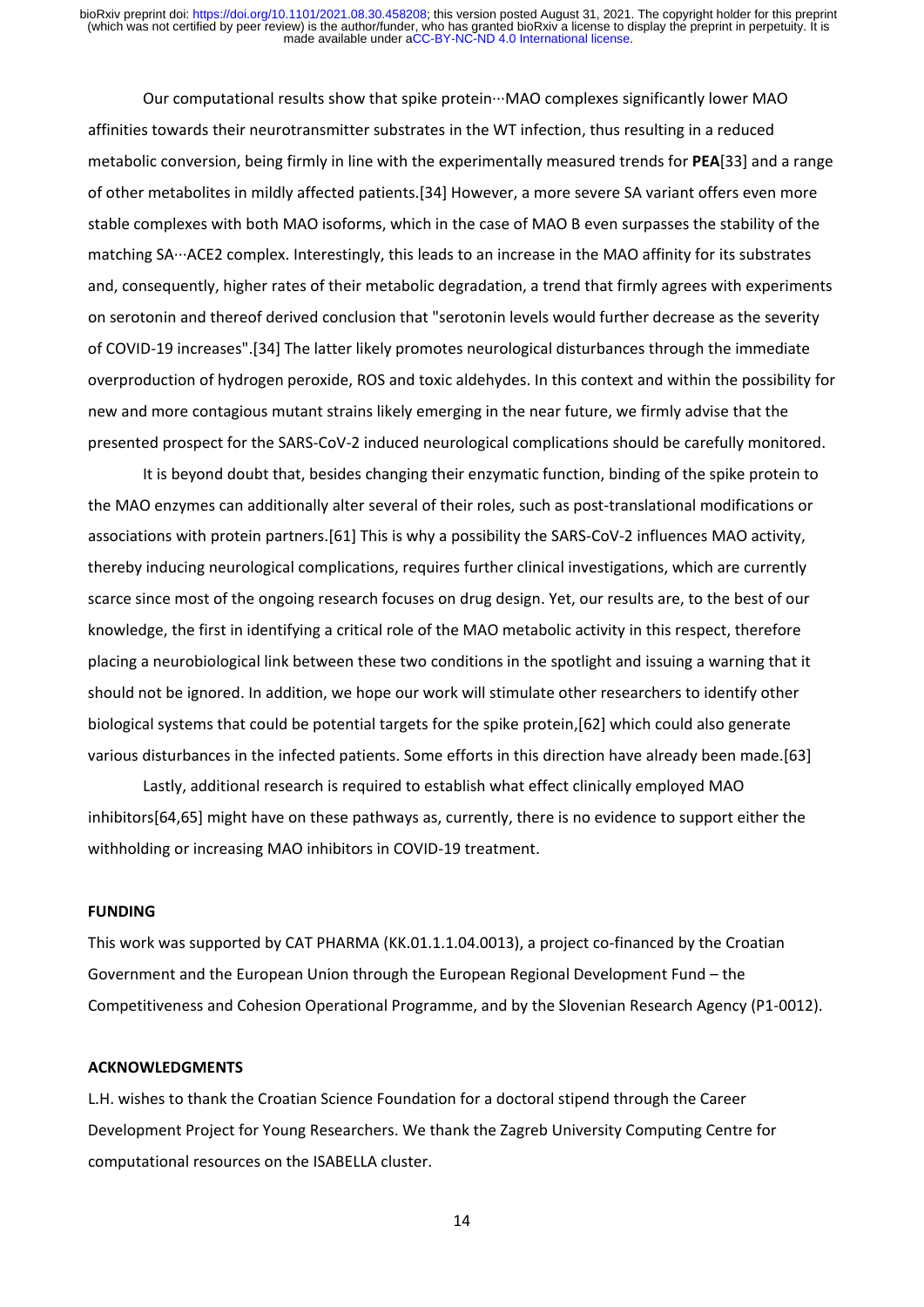### **REFERENCES**

- [1] A. Spinelli, G. Pellino. COVID‐19 pandemic: perspectives on an unfolding crisis. *Br J Surg*, 2020, 107, 785–787.
- [2] E. Dong, H. Du, L. Gardner. An interactive web‐based dashboard to track COVID‐19 in real time. *Lancet Infect Dis*, 2020, 20, 533–534.
- [3] K. Yuki, M. Fujiogi, S. Koutsogiannaki. COVID‐19 pathophysiology: A review. *Clin Immunol*, 2020, 215, 108427.
- [4] M. Nicola, Z. Alsafi, C. Sohrabi, A. Kerwan, A. Al‐Jabir, C. Iosifidis, M. Agha, R. Agha. The socio‐ economic implications of the coronavirus pandemic (COVID‐19): A review. *Int J Surg*, 2020, 78, 185– 193.
- [5] M. Taquet, J. R. Geddes, M. Husain, S. Luciano, P. J. Harrison. 6‐month neurological and psychiatric outcomes in 236 379 survivors of COVID‐19: a retrospective cohort study using electronic health records. *Lancet Psychiat*, 2021, 8, 416–427.
- [6] M. A. Ellul, L. Benjamin, B. Singh, S. Lant, B. D. Michael, A. Easton, R. Kneen, S. Defres, J. Sejvar, T. Solomon. Neurological associations of COVID‐19. *Lancet Neurol*, 2020, 19, 767–783.
- [7] A. S. Zubair, L. S. McAlpine, T. Gardin, S. Farhadian, D. E. Kuruvilla, S. Spudich. Neuropathogenesis and neurologic manifestations of the coronaviruses in the age of coronavirus disease 2019: A review. *JAMA Neurol*, 2020, 77, 1018–1027.
- [8] A. Lippi, R. Domingues, C. Setz, T. F. Outeiro, A. Krisko. SARS‐CoV‐2: at the crossroad between aging and neurodegeneration. *Mov Disord*, 2020, 35, 716–720.
- [9] S. Natoli, V. Oliveira, P. Calabresi, L. F. Maia, A. Pisani. Does SARS‐Cov‐2 invade the brain? Translational lessons from animal models. *Eur J Neurol*, 2020, 27, 1764–1773.
- [10] P. Zhou, X.‐L. Yang, X.‐G. Wang, B. Hu, L. Zhang, W. Zhang, H.‐R. Si, Y. Zhu, B. Li, C.‐L. Huang, H.‐D. Chen, J. Chen, Y. Luo, H. Guo, R.‐D. Jiang, M.‐Q. Liu, Y. Chen, X.‐R. Shen, X. Wang, X.‐S. Zheng, K. Zhao, Q.‐J. Chen, F. Deng, L.‐L. Liu, B. Yan, F.‐X. Zhan, Y.‐Y. Wang, G.‐F. Xiao, Z.‐L. Shi. A pneumonia outbreak associated with a new coronavirus of probable bat origin. *Nature*, 2020, 579, 270–273.
- [11] I. Hamming, W. Timens, M. L. C. Bulthuis, A. T. Lely, G. J. Navis, H. van Goor. Tissue distribution of ACE2 protein, the functional receptor for SARS coronavirus. A first step in understanding SARS pathogenesis. *J Pathol*, 2004, 203, 631–637.
- [12] S. Nataf. An alteration of the dopamine synthetic pathway is possibly involved in the pathophysiology of COVID‐19. *J Med Virol*, 2020, 92, 1743–1744.
- [13] N. Poyiadji, G. Shahin, D. Noujaim, M. Stone, S. Patel, B. Griffith. COVID‐19‐associated acute hemorrhagic necrotizing encephalopathy: Imaging features. *Radiology*, 2020, 296, E119–E120.
- [14] K. Li, C. Wohlford‐Lenane, S. Perlman, J. Zhao, A. K. Jewell, L. R. Reznikov, K. N. Gibson‐Corley, D. K. Meyerholz, P. B. McCray Jr. Middle east respiratory syndrome coronavirus causes multiple organ damage and lethal disease in mice transgenic for human dipeptidyl peptidase 4. *J Infect Dis*, 2016, 213, 712–722.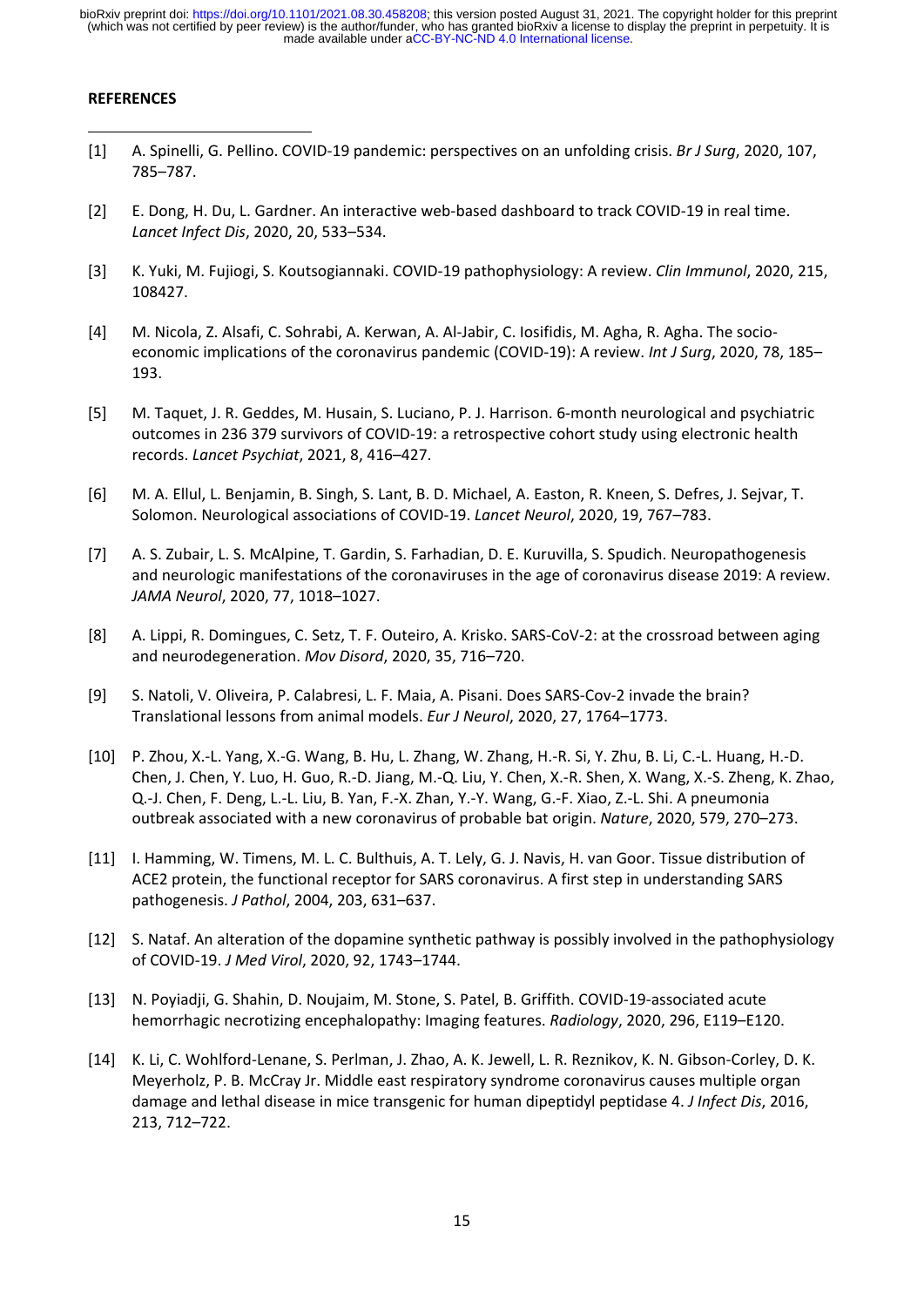[15] M. K. M. Karuppan, D. Devadoss, M. Nair, H. S. Chand, M. K. Lakshmana. SARS‐CoV‐2 Infection in the Central and Peripheral Nervous System‐Associated Morbidities and Their Potential Mechanism. *Mol Neurobiol*, 2021, 58, 2465–2480.

- [16] M. V. Putilina, D. V. Grishin. SARS‐CoV‐2 (COVID‐19) as a Predictor of Neuroinflammation and Neurodegeneration: Potential Treatment Strategies. *Neurosci Behav Physi*, 2021, 51, 577–582.
- [17] M. Dolatshahi, M. Sabahi, M. H. Aarabi. Pathophysiological Clues to How the Emergent SARS‐CoV‐2 Can Potentially Increase the Susceptibility to Neurodegeneration. *Mol Neurobiol*, 2021, 58, 2379– 2394.
- [18] E. A. Kiyatkin. Respiratory depression and brain hypoxia induced by opioid drugs: morphine, oxycodone, heroin, and fentanyl. *Neuropharmacology*, 2019, 151, 219–226.
- [19] L. Onofrio, M. Caraglia, G. Facchini, V. Margherita, S. De Placido, C. Buonerba. Toll‐like receptors and COVID‐19: a two‐faced story with an exciting ending. *Future Sci OA*, 2020, 6, FSO605.
- [20] C. Bai, A. Warshel. Critical Differences between the Binding Features of the Spike Proteins of SARS‐ CoV‐2 and SARS‐CoV. *J Phys Chem B*, 2020, 124, 5907–5912.
- [21] A. Spinello, A. Saltalamacchia, A. Magistrato. Is the Rigidity of SARS‐CoV‐2 Spike Receptor‐Binding Motif the Hallmark for Its Enhanced Infectivity? Insights from All‐Atom Simulations. *J Phys Chem Lett*, 2020, 11, 4785–4790.
- [22] M. Desforges, A. Le Coupanec, P. Dubeau, A. Bourgouin, L. Lajoie, M. Dubé, P. J. Talbot. Human coronaviruses and other respiratory viruses: underestimated opportunistic pathogens of the central nervous system? *Viruses*, 2019, 12, 14.
- [23] Y. Wu, X. Xu, Z. Chen, J. Duan, K. Hashimoto, L. Yang, C. Liu, C. Yanga. Nervous system involvement after infection with COVID‐19 and other coronaviruses. *Brain Behav Immun*, 2020, 87, 18–22.
- [24] S. Khan, R. Siddique, H. Li, A. Ali, M. A. Shereen, N. Bashir, M. Xue. Impact of coronavirus outbreak on psychological health. *J Glob Health*, 2020, 10, 010331.
- [25] H. Vlajinac, S. Sipetic, J. Marinkovic, I. Ratkov, J. Maksimovic, E. Dzoljic, V. Kostic. The stressful life events and Parkinson's disease: a case‐control study. *Stress Health*, 2013, 29, 50–55.
- [26] K. F. Tipton. 90 years of monoamine oxidase: some progress and some confusion. *J Neural Transm (Vienna)*, 2018, 125, 1519−1551.
- [27] D. N. Jones, M. A. Raghanti. The role of monoamine oxidase enzymes in the pathophysiology of neurological disorders. *J Chem Neuroanat*, 2021, 114, 101957.
- [28] Y. Santin, J. Resta, A. Parini, J. Mialet‐Perez. Monoamine oxidases in age‐associated diseases: New perspectives for old enzymes. *Ageing Res Rev*, 2021, 66, 101256.
- [29] I. O. Awogbindin, B. Ben‐Azu, B. A. Olusola, E. T. Akinluyi, P. A. Adeniyi, T. Di Paolo, M.‐È. Tremblay. Microglial Implications in SARS‐CoV‐2 Infection and COVID‐19: Lessons From Viral RNA Neurotropism and Possible Relevance to Parkinson's Disease. *Front Cell Neurosci*, 2021, 15, 670298.
- [30] L. Attademo, F. Bernardini. Are dopamine and serotonin involved in COVID‐19 pathophysiology? *Eur J Psychiatry*, 2021, 35, 62–63.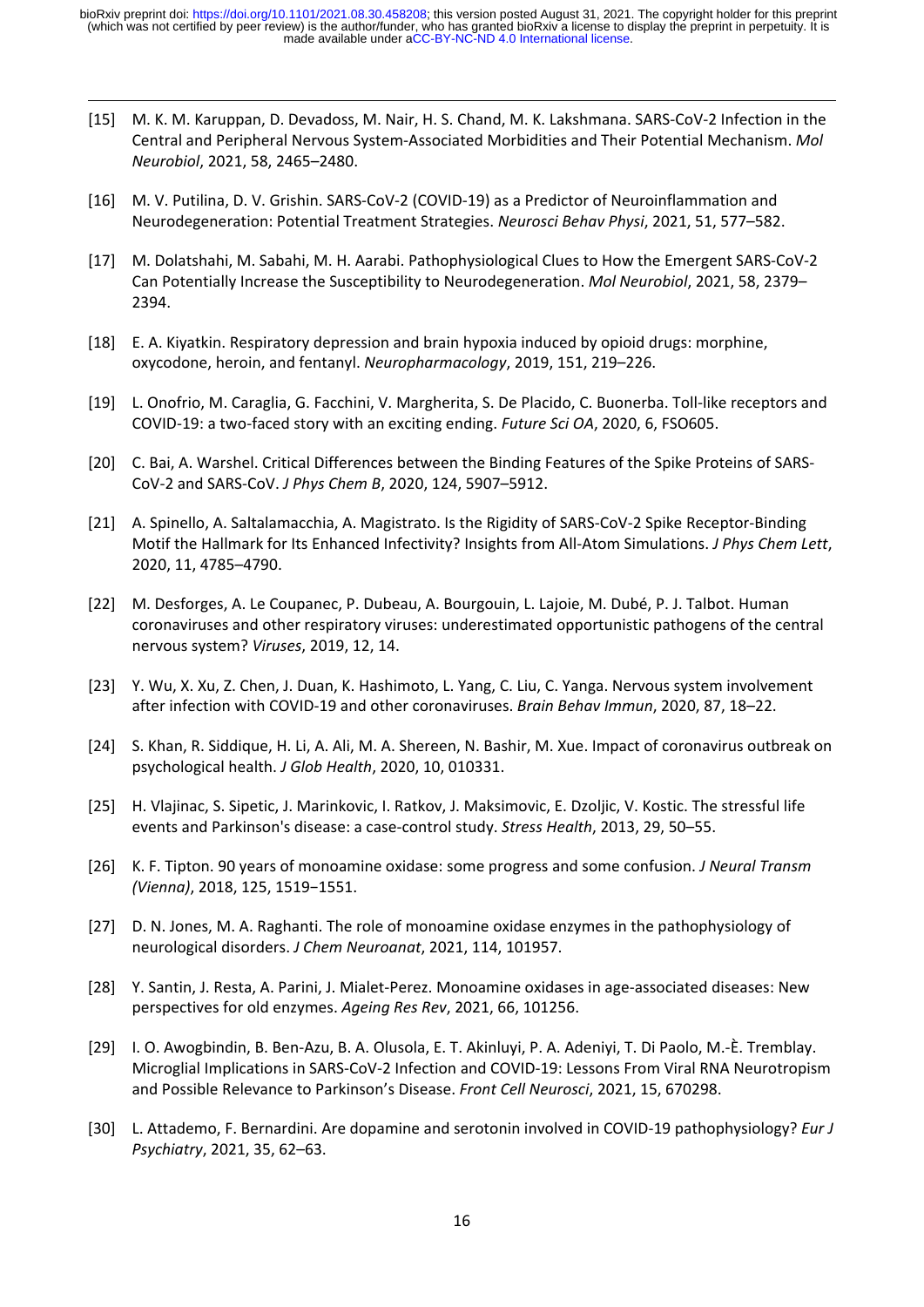- [31] G. Abate, M. Memo, D. Uberti. Impact of COVID-19 on Alzheimer's disease risk: Viewpoint for research action. *Healthcare (Basel)*, 2020, 8, 286.
- [32] T. Schirinzi, D. Landi, C. Liguori. COVID-19: dealing with a potential risk factor for chronic neurological disorders. *J Neurol*, 2021, 268, 1171–1178.
- [33] M. Cuperlovic‐Culf, E. L. Cunningham, H. Teimoorinia, A. Surendra, X. Pan, S. A. L. Bennett, M. Jung, B. McGuiness, A. P. Passmore, D. Beverland, B. D. Green. Metabolomics and computational analysis of the role of monoamine oxidase activity in delirium and SARS‐COV‐2 infection. *Sci Rep*, 2021, 11, 10629.
- [34] B. Shen, X. Yi, Y. Sun, X. Bi, J. Du, C. Zhang, S. Quan, F. Zhang, R. Sun, L. Qian, W. Ge, W. Liu, S. Liang, H. Chen, Y. Zhang, J. Li, J. Xu, Z. He, B. Chen, J. Wang, H. Yan, Y. Zheng, D. Wang, J. Zhu, Z. Kong, Z. Kang, X. Liang, X. Ding, G. Ruan, N. Xiang, X. Cai, H. Gao, L. Li, S. Li, Q. Xiao, T. Lu, Y. Zhu, H. Liu, H. Chen, T. Guo. Proteomic and Metabolomic Characterization of COVID‐19 Patient Sera. *Cell*, 2020 , 182, 59–72.
- [35] J. Lan, J. Ge, J. Yu, S. Shan, H. Zhou, S. Fan, Q. Zhang, X. Shi, Q. Wang, L. Zhang, X. Wang. Structure of the SARS‐CoV‐2 spike receptor‐binding domain bound to the ACE2 receptor. *Nature*, 2020, 581, 215– 220.
- [36] R. Yan, Y. Zhang, Y. Li, L. Xia, Y. Guo, Q. Zhou. Structural basis for the recognition of SARS‐CoV‐2 by full‐length human ACE2. *Science*, 2020, 367, 1444–1448.
- [37] Y. Wang, M. Liu, J. Gao. Enhanced receptor binding of SARS-CoV-2 through networks of hydrogenbonding and hydrophobic interactions. *Proc Natl Acad Sci U S A*, 2020, 117, 13967–13974.
- [38] S. Piplani, P. K. Singh, D. A. Winkler, N. Petrovsky. In silico comparison of SARS‐CoV‐2 spike protein‐ ACE2 binding affinities across species and implications for virus origin. *Sci Rep*, 2021, 11, 13063.
- [39] E. N. Muratov, R. Amaro, C. H. Andrade, N. Brown, S. Ekins, D. Fourches, O. Isayev, D. Kozakov, J. L. Medina‐Franco, K. M. Merz, T. I. Oprea, V. Poroikov, G. Schneider, M. H. Todd, A. Varnek, D. A. Winkler, A. V. Zakharov, A. Cherkasov, A. Tropsha. A critical overview of computational approaches employed for COVID‐19 drug discovery. *Chem Soc Rev*, 2021, in print. DOI: 10.1039/D0CS01065K
- [40] M. Ramanathan, I. D. Ferguson, W. Miao, P. A. Khavarib. SARS‐CoV‐2 B.1.1.7 and B.1.351 spike variants bind human ACE2 with increased affinity. *Lancet Infect Dis*, 2021, 21, 1070.
- [41] E. Boehm, I. Kronig, R. A. Neher, I. Eckerle, P. Vetter, L. Kaiser. Novel SARS‐CoV‐2 variants: the pandemics within the pandemic. *Clin Microbiol Infect*, 2021, 27, 1109–1117.
- [42] B. J. Williams‐Noonan, N. Todorova, K. Kulkarni, M.‐I. Aguilar, I. Yarovsky. An Active Site Inhibitor Induces Conformational Penalties for ACE2 Recognition by the Spike Protein of SARS‐CoV‐2. *J Phys Chem B*, 2021, 125, 2533‐2550.
- [43] N. A. Murugan, P. S. Javali, C. J. Pandian, M. A. Ali, V. Srivastava, J. Jeyaraman. Computational Investigation of Increased Virulence and Pathogenesis of SARS‐CoV‐2 Lineage B.1.1.7. DOI: 10.1101/2021.01.25.428190
- [44] Y. Huang, C. Yang, X.‐F. Xu, W. Xu, S.‐W. Liu. Structural and functional properties of SARS‐CoV‐2 spike protein: potential antivirus drug development for COVID‐19. *Acta Pharmacol Sin*, 2020, 41, 1141– 1149.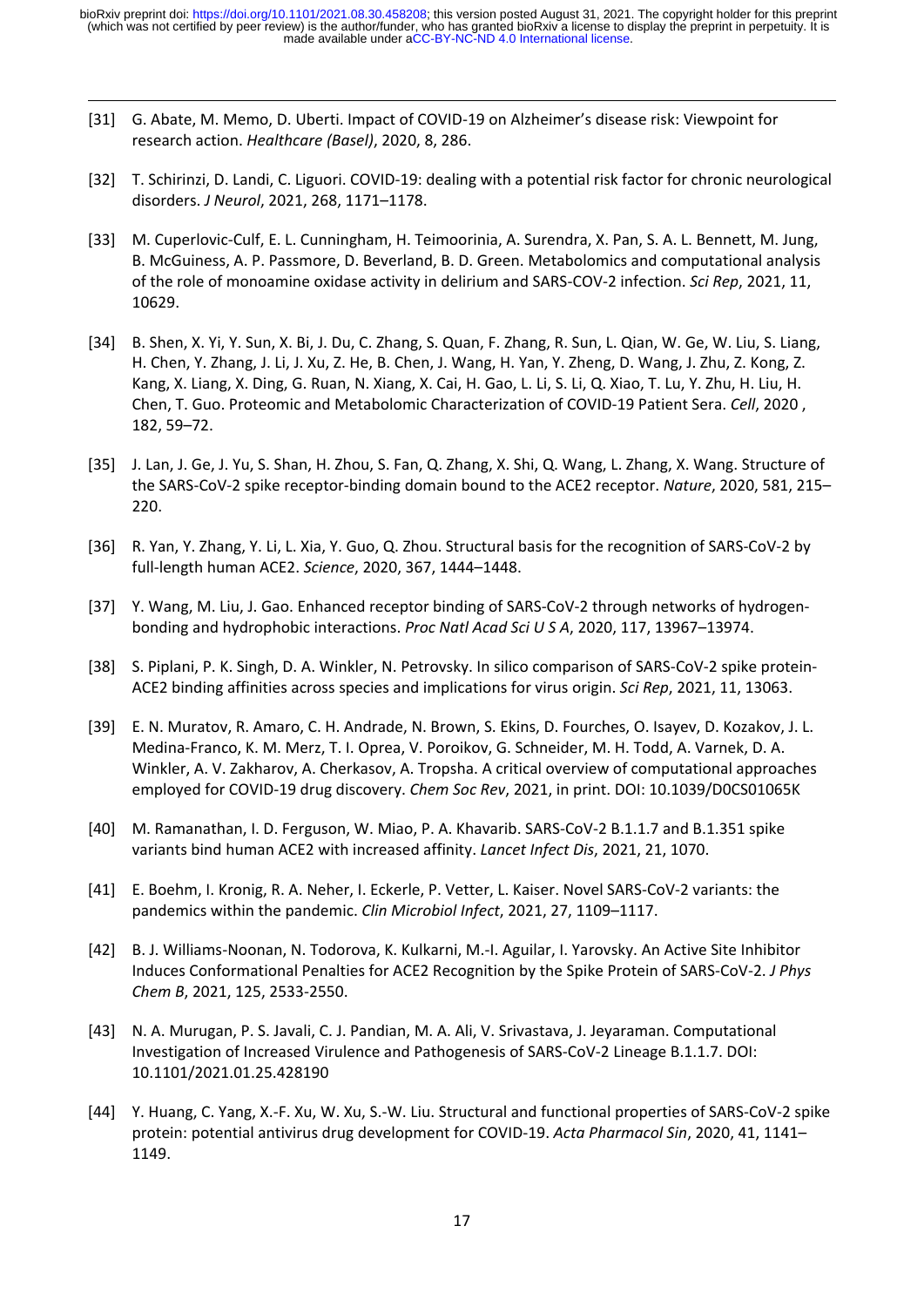[45] B. Bakhshandeh, S. G. Sorboni, A.‐R. Javanmard, S. S. Mottaghi, M.‐R. Mehrabi, F. Sorouri, A. Abbasi, Z. Jahanafrooz. Variants in ACE2; potential influences on virus infection and COVID‐19 severity. *Infect Genet Evol*, 2021, 90, 104773.

- [46] H. Tegally, E. Wilkinson, M. Giovanetti, A. Iranzadeh, V. Fonseca, J. Giandhari, D. Doolabh, S. Pillay, E. J. San, N. Msomi, K. Mlisana, A. von Gottberg, S. Walaza, M. Allam, A. Ismail, T. Mohale, A. J. Glass, S. Engelbrecht, G. Van Zyl, W. Preiser, F. Petruccione, A. Sigal, D. Hardie, G. Marais, N.‐Y. Hsiao, S. Korsman, M.‐A. Davies, L. Tyers, I. Mudau, D. York, C. Maslo, D. Goedhals, S. Abrahams, O. Laguda‐ Akingba, A. Alisoltani‐Dehkordi, A. Godzik, C. K. Wibmer, B. T. Sewell, J. Lourenço, L. C. Jr Alcantara, S. L. Kosakovsky Pond, S. Weaver, D. Martin, R. J. Lessells, J. N. Bhiman, C. Williamson, T. de Oliveira. Detection of a SARS‐CoV‐2 variant of concern in South Africa. *Nature*, 2021, 592, 438–443.
- [47] A. Winger, T. Caspari. The Spike of Concern—The Novel Variants of SARS‐CoV‐2. *Viruses*, 2021, 13, 1002.
- [48] Z. Wang, F. Schmidt, Y. Weisblum, F. Muecksch, C. O. Barnes, S. Finkin, D. Schaefer‐Babajew, M. Cipolla, C. Gaebler, J. A. Lieberman, T. Y. Oliveira, Z. Yang, M. E. Abernathy, K. E. Huey‐Tubman, A. Hurley, M. Turroja, K. A. West, K. Gordon, K. G. Millard, V. Ramos, J. Da Silva, J. Xu, R. A. Colbert, R. Patel, J. Dizon, C. Unson‐O'Brien, I. Shimeliovich, A. Gazumyan, M. Caskey, P. J. Bjorkman, R. Casellas, T. Hatziioannou, P. D. Bieniasz, M. C. Nussenzweig. mRNA vaccine‐elicited antibodies to SARS‐CoV‐2 and circulating variants. *Nature*, 2021, 592, 616–622.
- [49] H. Gu, Q. Chen, G. Yang, L. He, H. Fan, Y.‐Q. Deng, Y. Wang, Y. Teng, Z. Zhao, Y. Cui, Y. Li, X.‐F. Li, J. Li, N.‐N. Zhang, X. Yang, S. Chen, Y. Guo, G. Zhao, X. Wang, D.‐Y. Luo, H. Wang, X. Yang, Y. Li, G. Han, Y. He, X. Zhou, S. Geng, X. Sheng, S. Jiang, S. Sun, C.‐F. Qin, Y. Zhou. Adaptation of SARS‐CoV‐2 in BALB/c mice for testing vaccine efficacy. *Science*, 2020, 369, 1603–1607.
- [50] H. Liu, Q. Zhang, P. Wei, Z. Chen, K. Aviszus, J. Yang, W. Downing, C. Jiang, B. Liang, L. Reynoso, G. P. Downey, S. K. Frankel, J. Kappler, P. Marrack, G. Zhang. The basis of a more contagious 501Y.V1 variant of SARS‐CoV‐2. *Cell Res*, 2021, 31, 720–722.
- [51] N. Homeyer, H. Gohlke. Free Energy Calculations by the Molecular Mechanics Poisson‐Boltzmann Surface Area Method. *Mol Inform*, 2012, 31, 114–122.
- [52] H. B. L. Jones, R. M. Crean, A. Mullen, E. G. Kendrick, S. D. Bull, S. A. Wells, D. R. Carbery, F. MacMillan, M. W. van der Kamp, C. R. Pudney. Exposing the Interplay Between Enzyme Turnover, Protein Dynamics, and the Membrane Environment in Monoamine Oxidase B. *Biochemistry*, 2019, 58, 2362−2372.
- [53] M. B. H. Youdim, D. Edmondson, K. F. Tipton. The therapeutic potential of monoamine oxidase inhibitors. *Nat Rev Neurosci*, 2006, 7, 295–309.
- [54] G. P. Reynolds, P. Riederer, M. Sandler, K. Jellinger, D. Seemann. Amphetamine and 2‐ phenylethylamine in post‐mortem Parkinsonian brain after (‐)deprenyl administration. *J Neural Transm*, 1978, 43, 271–277.
- [55] D. Pregeljc, D. Teodorescu‐Perijoc, R. Vianello, N. Umek, J. Mavri. How important is the use of cocaine and amphetamines in the development of Parkinson disease? A computational study. *Neurotox Res*, 2020, 37, 724–731.
- [56] N. Umek, B. Geršak, N. Vintar, M. Šoštarič, J. Mavri. Dopamine autoxidation is controlled by acidic pH. *Front Mol Neurosci*, 2018, 11, 467.